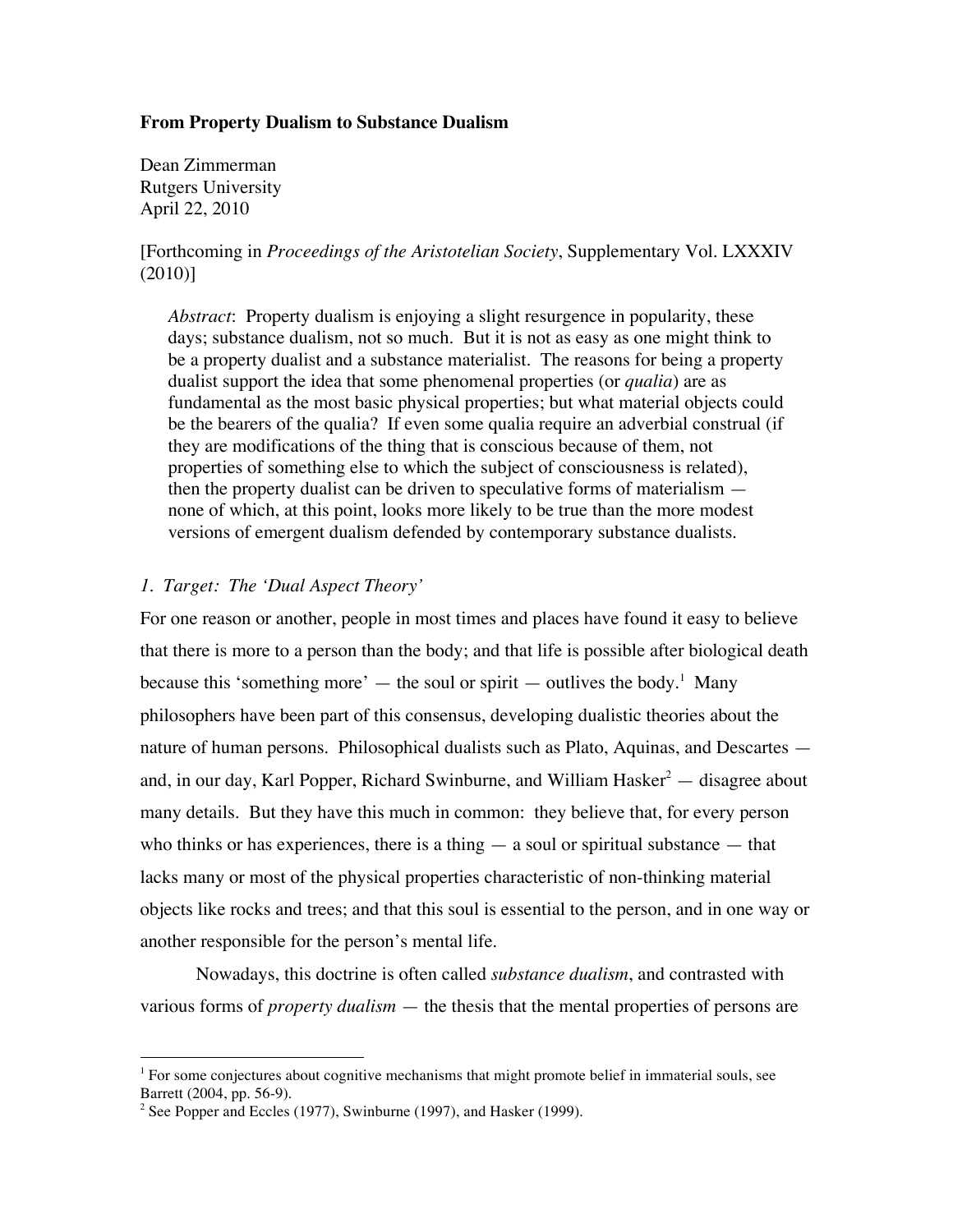significantly independent of, or in some other way distinct from, the physical properties of persons. The distinction between the two kinds of dualism allows for an intermediate view: dualism about at least some mental properties but materialism about the substance that has the properties. The fact that one class of properties can vary independently of another does not rule out the possibility that some things have both kinds of properties. Substance materialists who are property dualists can point to examples like color and shape. Color properties and shape properties seem quite independent of one another. Yet a single object, such as a red ball, can have both—and not by having a part that is red but shapeless and another part that is spherical but colorless. Philosophers who deny substance dualism while advocating a robust form of property dualism are simply claiming that mental and physical properties are independent in something like the way color and shape are, while remaining attributes of a single object, consisting entirely of ordinary matter. Such a combination is sometimes called 'the dual-aspect theory'.

Not so long ago, almost every philosopher was a property dualist, and 'dualism'  $-$  in the context of the mind–body problem  $-$  just meant what I'm calling 'substance dualism' (and that is what unqualified occurrences of 'dualism' will mean in this paper). In philosophy of mind today, although substance dualism is regarded as a non-starter, property dualism remains popular. In fact, the dual-aspect theory seems to be enjoying something of a comeback. $3$ 

Combining property dualism with substance materialism can be tricky, however. Which particular material object am I supposed to be? And can that choice be reconciled with the idea that some of my psychological states are somewhat independent from my physical states? Here, I raise problems for the supposition that the materialist can identify each person with a 'garden variety' physical object, such as a human body or brain — a physical object with which we are already familiar, as opposed to some more exotic physical object discovered by examination of the brain, or posited in order to solve problems for substance materialism. I cannot pretend to have shown that property

 $3$  Chalmers (1996), Forrest (1993), Jackson (1982), Kim (2005), Robinson (2004), Rosenberg (2004), Seager (1999), Smith (1993), Strawson (1994), Stubenberg (1998), and Sturgeon (2000) are a few examples of philosophers who, as I read them (at least in the works cited; Jackson has since changed his mind) defend property dualism while distancing themselves from substance dualism. There are complications; some of these authors begin to flirt with panpsychism, and I might have to ask them a few more questions to find out whether they are true property dualists, in the sense I will articulate below.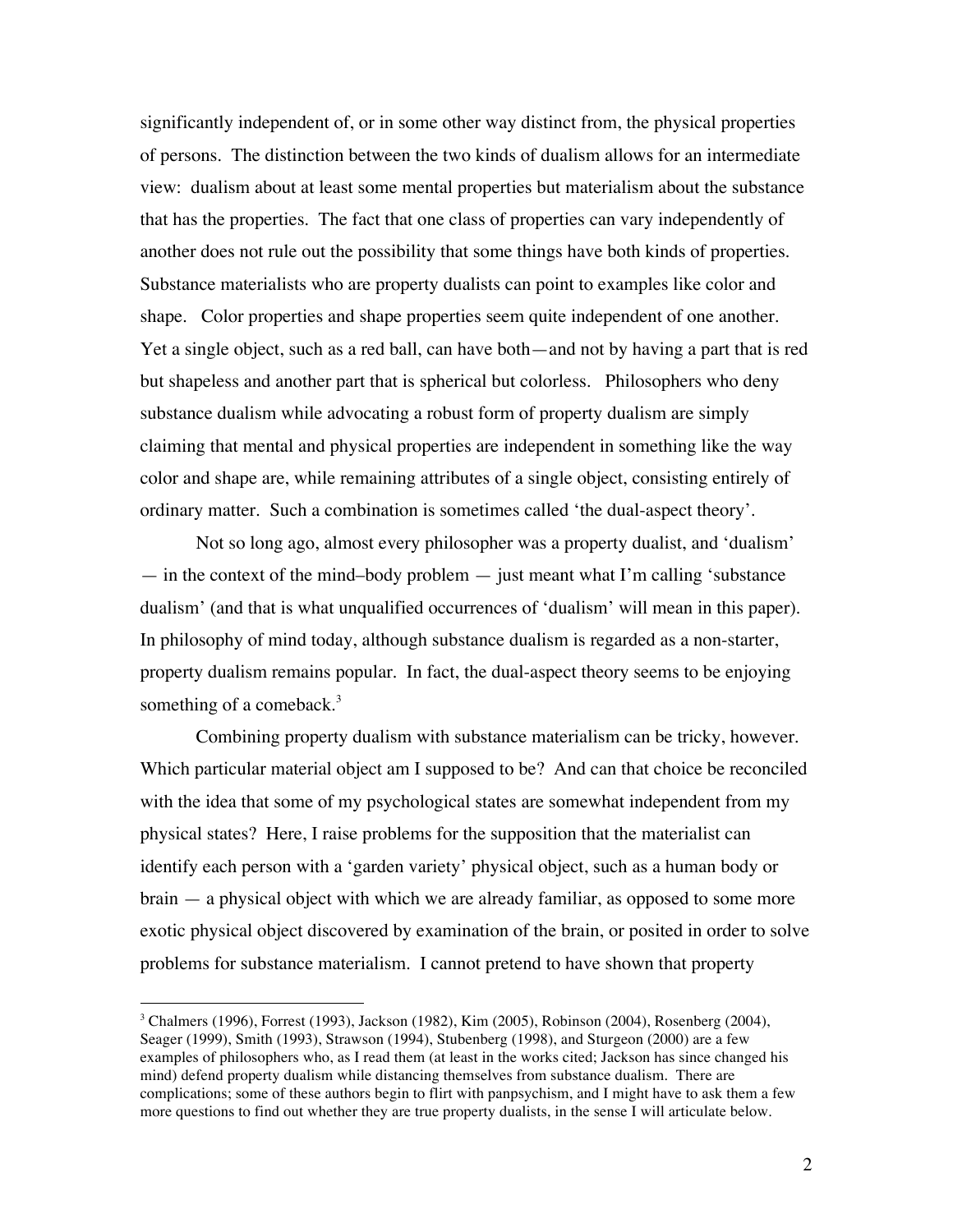dualism leads inexorably to a dualism of substances. But I shall try to show that it either leads to a dualism of mental and physical things, or to forms of materialism that cannot regard a human person as a body (or macroscopic part of a body) belonging to a familiar physical kind; and the prospects for more unorthodox forms of materialism appear not much better than those for at least some versions of substance dualism.

# *2. The Thesis of Property Dualism*

It is hard to resist describing various aspects of objects, or various respects in which objects can resemble one another, in terms of families of *properties*. There are, for example, all the shapes things can have — the shapes of cubes, of spheres, of pyramids, etc. — and all the colors — red, yellow, green, etc. Objects that are similar in shape but different in color are similar with respect to one aspect but not another — they have properties in common from the shape family, but not from the color family. Although talk of aspects is most naturally couched in these terms, I take it that any adequate philosophical answer to 'the problem of universals' must recover the phenomena of similarity in some aspects but not others; so nothing I say should turn on the ontological question whether there are properties.

Some respects in which we resemble one another correspond to deep, objective similarities; others are much more superficial. Similarities in our DNA are deep and objective; similarities in citizenship are not. Depth of similarity 'bottoms out' in exact resemblance with respect to some objective aspect.

Contemporary metaphysicians, following David Lewis, use the term 'natural property' to refer to objective resemblance in one extremely precise aspect. Plato introduced the metaphor of 'cutting nature at the joints'; in today's terminology, a natural property marks a joint in nature of the simplest and deepest kind. Of course, naturalness is not all-or-nothing. Schemes of classification may be more or less natural. We make generalizations about similarities and differences among the English, Scottish, Irish, and Welsh, even though belonging to the same ethnic group does not insure much objective similarity. A person's ethnicity is not a highly natural aspect; but it may not be completely unnatural, either.

3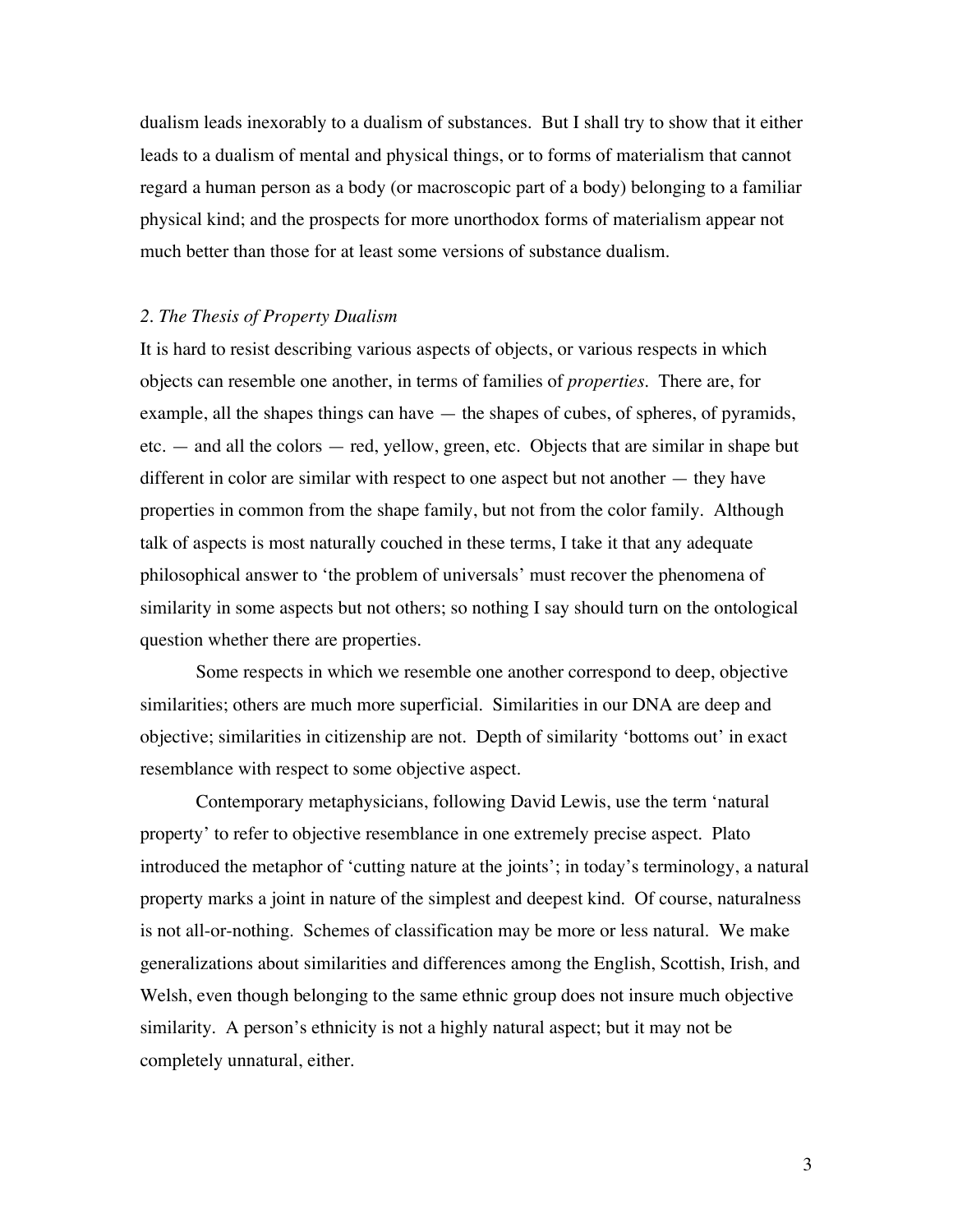It should be uncontroversial that we human beings have mental aspects and that  $we$  — or our bodies, at least — have physical aspects. That is to say no more than that we can resemble one another psychologically and physically. Putting the matter this way does not presuppose anything about the relative naturalness of psychological and physical aspects — the most natural physical properties may, for example, be much more natural than the most natural psychological properties. Neither does it presuppose that our physical and psychological aspects constitute two mutually exclusive, irreducible kinds of properties, precluding the possibility of identifying mental properties with physical features of our brains.

Phenomenal properties are the best candidate for a kind of mental property that could vary independently of the physical, supporting some kind of property dualism. (I use the expressions 'property' and 'state' interchangeably; being in pain is a mental property or mental state, weighing 150 pounds is a physical property or physical state. Many different things can be in pain or have the same weight; so properties and states are clearly, in some sense, universals.) I do not have anything original to say about the proper way to draw a distinction between phenomenal consciousness and other kinds of mental state; nor do I have anything to add to the familiar arguments for property dualism about the phenomenal. I will simply repeat some platitudes about consciousness, and mention some well-known arguments:

A state is a phenomenal one if there is 'something it is like' or 'a way that it feels' to be in that state. $4$  Not every mental state implies a particular phenomenal state. Intuitively, one wants to say that there is no distinctive 'way that it feels' to think about Vienna or to believe that grass is green, no experience undergone by everyone who thinks or believes these things. And so these kinds of intentional state are not kinds of phenomenal state — although, perhaps invariably, they will somehow involve or at least be accompanied by phenomenal states. Seeing, hearing, smelling, tasting, feeling texture and temperature, on the other hand, are all examples of modes of consciousness that do come with distinctive 'ways that it feels' to be in them. And the different kinds of 'ways

 <sup>4</sup> Nagel (1974) makes use of such locutions in his seminal effort to focus attention upon the phenomenal aspects of consciousness.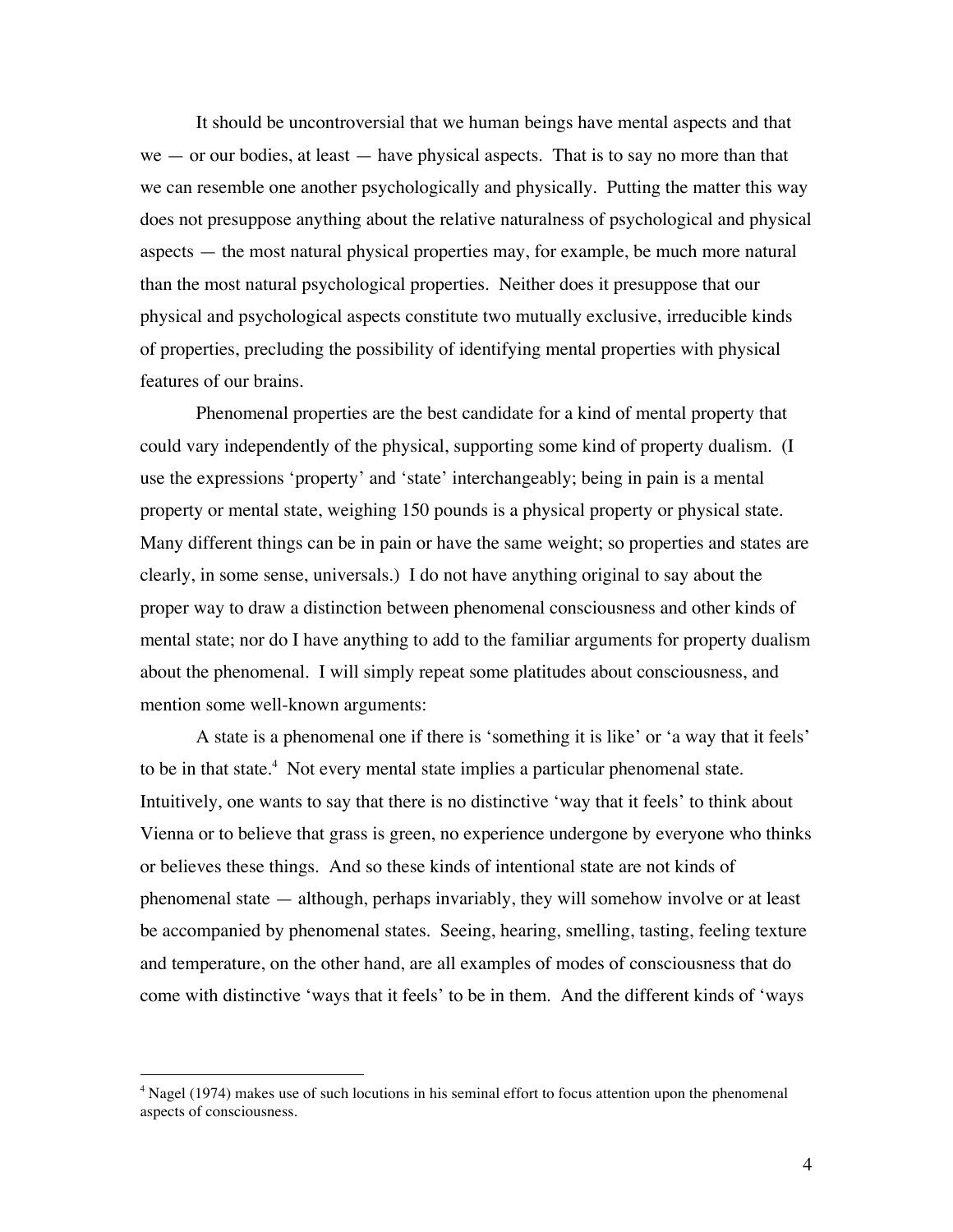it feels' can be divided at least as finely as there are differences in what it is like to be in these states.

Philosophers of mind have not reached any kind of consensus about the nature of phenomenal states. Most are anxious to explain how phenomenal features can be made to fit into a world in which physics has the last word, but the strategies employed are many and varied. Despite the disagreement, a majority has managed to hammer out a common credo — a kind of minimal physicalism. Although contemporary materialists are generally happy to remain agnostic about the kinds of properties that will be recognized as truly fundamental by some future 'final physics'; they are nevertheless confident of one thing: that serious science will never need to posit fundamental properties that divide things up based upon patently psychological or mental similarities and differences. Ultimately, reality will prove to be nothing but 'atoms in the void' or some equally non-mental phenomenon. Whatever the terms of the most fundamental causal transactions, they will not be minds or include mental states. And everything else will supervene upon, and be determined by, the facts describable in terms of this fundamental, future physics.

By means of now familiar arguments, property dualists try to undermine this physicalist consensus by inviting us to imagine possible worlds in which the physical facts remain the same, but phenomenal states are differently distributed. In 'zombie worlds', there are creatures just like us, physically, who are utterly devoid of phenomenal consciousness — there is nothing it is like to be them, just as there is nothing it is like to be a rock.<sup>5</sup> The possibility of zombies is not the only source of support for property dualism; there are also famous thought experiments involving creatures otherwise just like us, but for whom there is an inversion, relative to humans as we actually are, of the spectrum of phenomenal colors caused by various wavelengths of light striking their eyes<sup>6</sup>; there is Frank Jackson's 'knowledge argument'<sup>7</sup>; and several other styles of antiphysicalist argument.<sup>8</sup>

<sup>&</sup>lt;sup>5</sup> For a famous deployment of zombies, see Chalmers (1996, Chs. 3 and 4).

<sup>&</sup>lt;sup>6</sup> For an important discussion of the inverted spectrum case, and related (alleged) possibilities, see Block (1980).

See Jackson (1982); for recent developments, see Ludlow, et al. (2004).

 $8$  The latest rallying point for the forces of anti-physicalism is provided by Koons and Bealer (2010).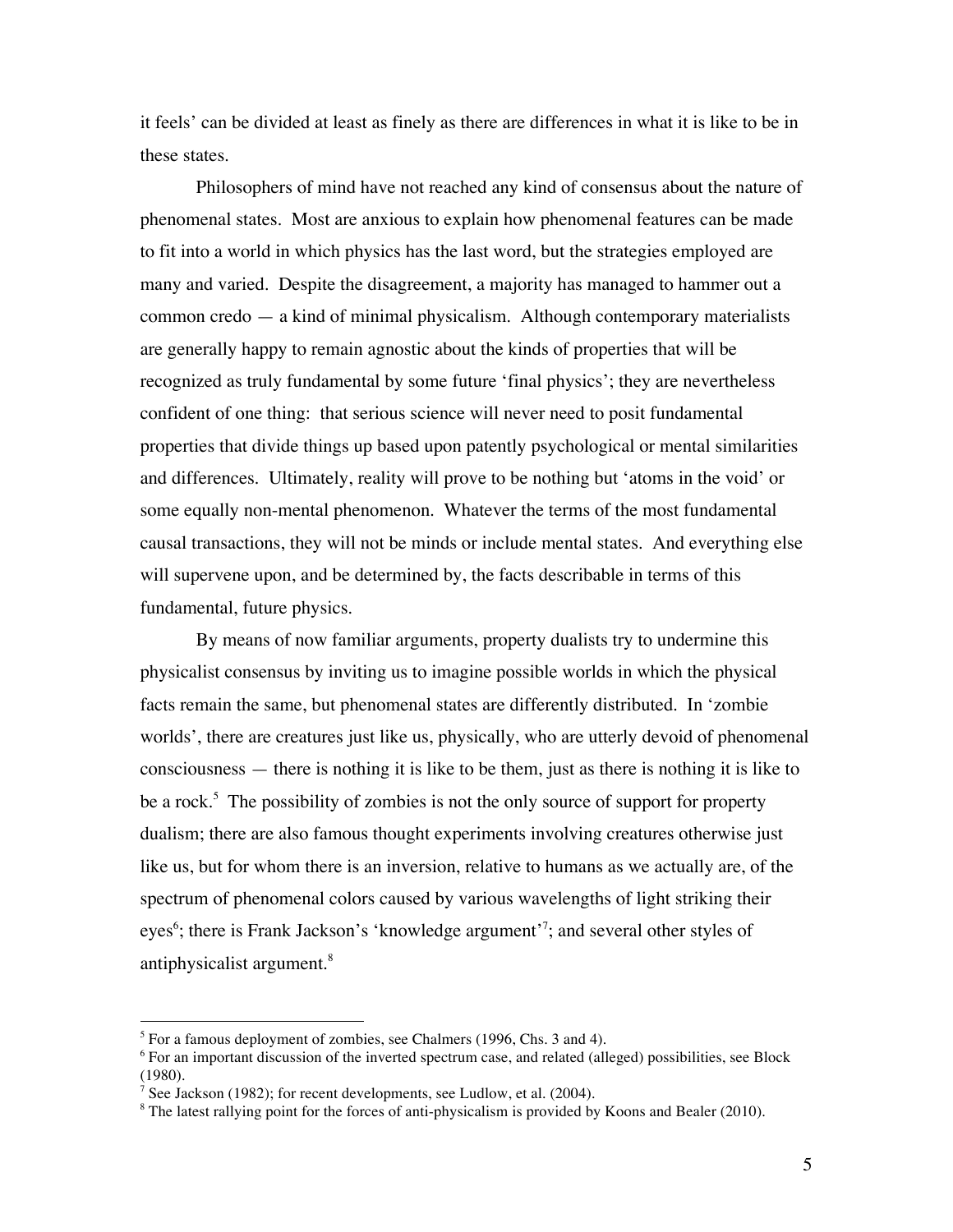What most of these arguments purport to show is that, in experience, we are aware of phenomenal properties that could differ despite the fact that all the fundamental non-mental properties are distributed in the same way. The same thought experiments that are supposed to show the failure of the phenomenal to supervene upon the chemical and biological properties of brains should, if they are successful in this role, also support the failure of the phenomenal to supervene upon some unknown family of "protophenomenal" properties that a "protopanpsychist" might attribute to smaller parts of our brains (Chalmers, 1998, pp. 126-7 and 298-9; Rosenberg, 2004, ch. 5). When we ask ourselves whether there could be creatures physically like us, but with inverted spectra, most of us are not imagining, in vivid detail, the true neurophysiological side of color experience — since most of us don't know all these details, but only vaguely know something about how networks of neurons may be excited. We are simply imagining creatures just like us with respect to *whatever* properties our brains may have, other than the qualia with which we are familiar in experience. To the extent that a dualism of physical and phenomenal properties is supported by vaguely imagined inverted spectra cases and zombies, a dualism of "protophenomenal" properties and phenomenal properties will also be supported. Prospects are dim for finding some other family of properties — neither those mentioned in the 'final physics' description of non-mental things, nor those discovered in experience — that could be more basic than our qualia, somehow grounding phenomenal similarities and differences in a third realm, beyond the reach of physics *or* experience.

What would inverted spectrum and zombie arguments show, if successful? I assume that 'the true final physics' would successfully identify the most natural nonmental properties exemplified in the actual world; and that the existence of phenomenal dissimilarities between possible creatures that exactly resemble one another with respect to the non-mental properties mentioned in our true final physics would require that some phenomenal properties are just as fundamental as the most fundamental non-mental properties. This would falsify physicalism, because not everything would supervene upon the distribution of just the non-mental properties mentioned in final physics. (Given the ambitious explanatory aims of physics, presumably any fundamental phenomenal properties that have physical effects would have to show up in an ideal physics; that's

6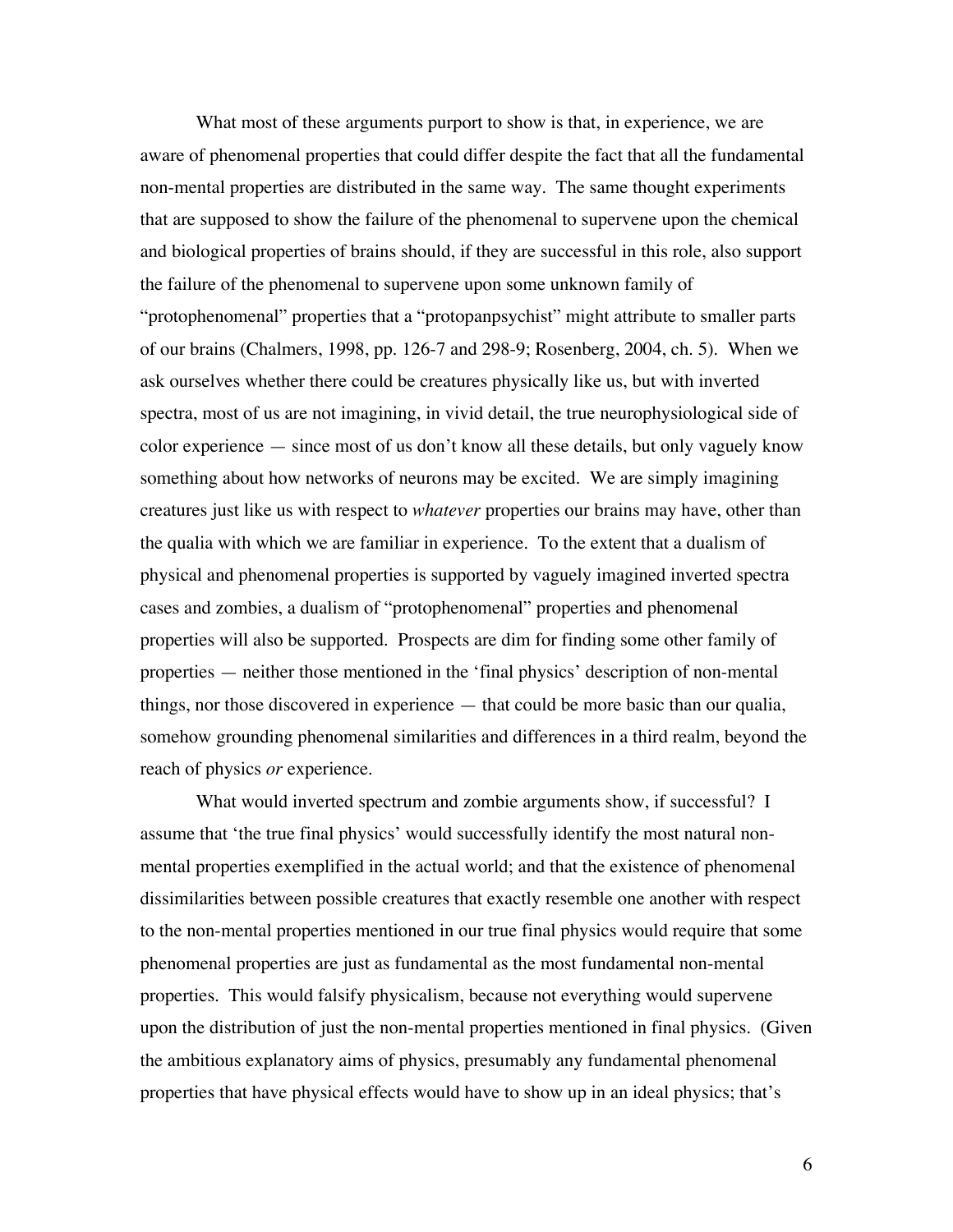why construing physicalism as just supervenience on facts describable in the ideal future physics is not enough — a crucial part of physicalism is its bet on the absence of mentality at the most fundamental level.)

The conclusion supported by appeal to zombies and their ilk is, then, a thesis about which properties are the most natural ones — which ones 'carve nature at the joints', being responsible for the most fundamental kinds of objective resemblance among things. Naturalness comes in degrees because resemblance comes in degrees; and property dualism is a claim about where phenomenal similarities and dissimilarities lie on the spectrum from more to less natural. Although some phenomenal properties or conditions are less than perfectly natural (for example, highly gerrymandered or disjunctive ones, like seeing-red-or-feeling-an-itch; and determinable ones, like hearing some sound or other), the property dualist believes there is some family of the most basic phenomenal properties that satisfy the following conditions: they are as natural as the most natural properties that would be mentioned in a 'final physics' description of just the non-sentient material objects and systems; and they serve as the basis for all differences and similarities among the types of experiences it is possible to have — all the less natural phenomenal properties supervene upon them. I shall use the term 'qualia' to refer to these most fundamental phenomenal properties, whatever they are, and whatever has them.

If property dualism is true, the catalogue of fundamental properties and fundamental laws must include more than just the kind one finds in physics as it currently stands. Paul Churchland considers the hypothesis that 'mental properties are *fundamental* properties of reality, …on a par with length, mass, electric charge, and other fundamental properties' (Churchland, 1985, p. 12). Churchland notes that a property dualist might cite, as historical precedent, other cases in which a property was thought to be reducible but turned out to be fundamental  $-$  e.g. 'electromagnetic phenomena (such as electric charge and magnetic attraction)' which were once thought to be 'just an unusually subtle manifestation of purely *mechanical* phenomena' but ultimately had to be added to 'the existing list of fundamental properties'.

Perhaps mental properties enjoy a status like that of electromagnetic

7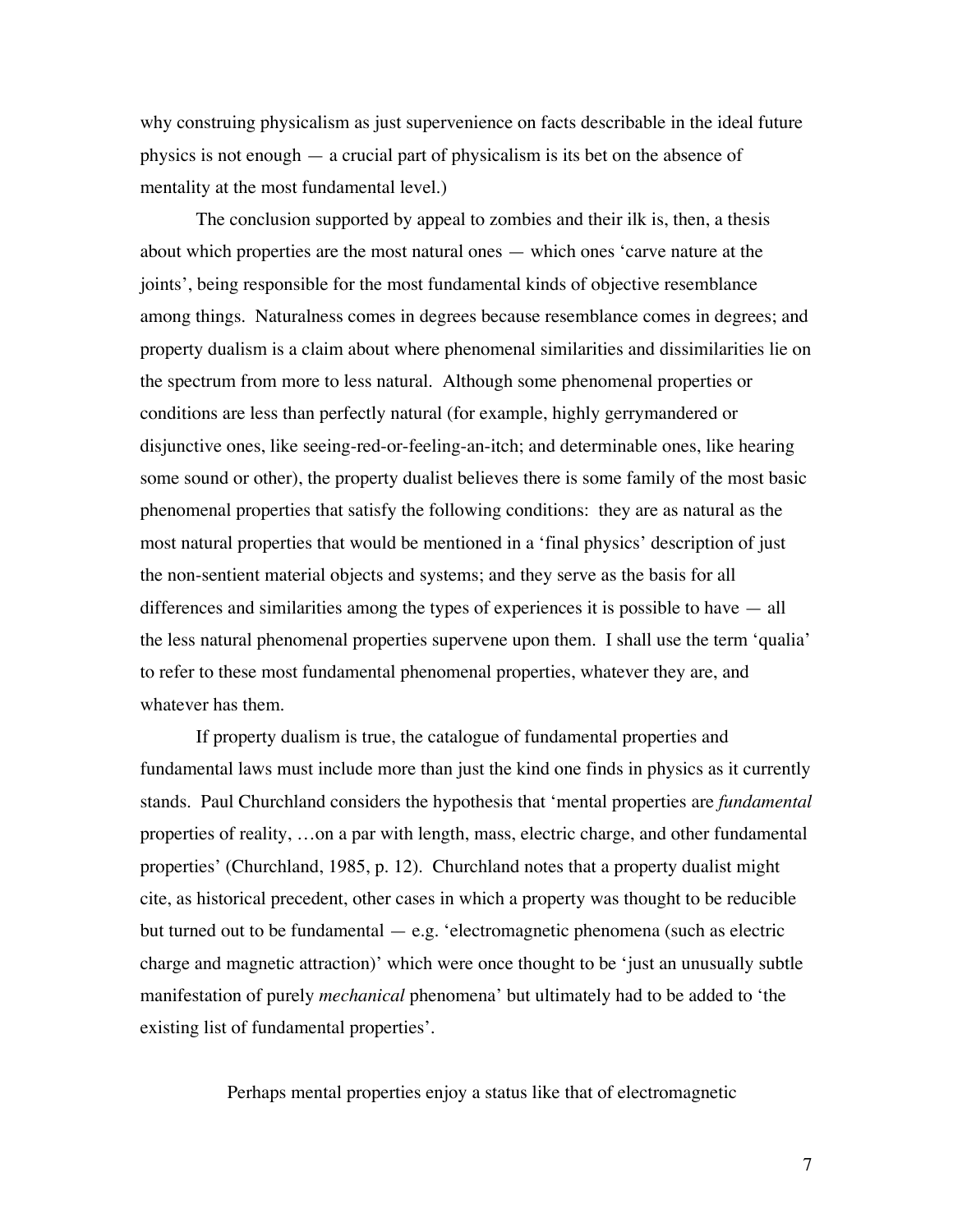properties: irreducible, but not emergent. Such a view may be called *elementalproperty dualism*…. Unfortunately, the parallel with electromagnetic phenomena has one very obvious failure. Unlike electromagnetic properties, which are displayed at all levels of reality from the subatomic level on up, mental properties are displayed only in large physical systems that have evolved a very complex internal organization. … They do not appear to be basic or elemental at all. (Churchland 1985, pp. 12-13)

Churchland's objection is not a trivial one, and I worry that property dualists have not done enough to answer it. Here, I will simply suggest an advantage substance dualists may have in responding to his argument. Churchland assumes that mental properties are exemplified by 'large physical systems' that display 'complex internal organization'; and he alleges that this counts against the fundamentality of phenomenal properties. Property dualists who accept some version of standard materialism may face an objection from this quarter; but most substance dualists do not.

In this paper, I shall take it that property dualism has been rendered reasonable by the zombie arguments, inverted spectrum arguments, and so on; and move on to ask the question: to what extent would property dualism support substance dualism? I shall argue that accepting property dualism makes substance dualism look much better than it otherwise would. (I issue the customary invitation: those who disagree about the value of the arguments for property dualism may take the conclusions of the paper as conditional upon the success of such arguments. Those skeptical of the arguments for property dualism are likely to see me as providing further reason to be suspicious of thought experiments involving zombies and inverted spectra.)

#### *3. The Structure of Phenomenal States*

Property dualists about phenomenal states part company when it comes to identifying the *subjects* of the most fundamental phenomenal properties. Stories about inverted spectra and zombies are supposed to show that, had the laws relating brains and conscious states been different, the objects we see would have appeared differently to us, despite precise similarity in the light waves hitting our retinas and the patterns of neural firing in our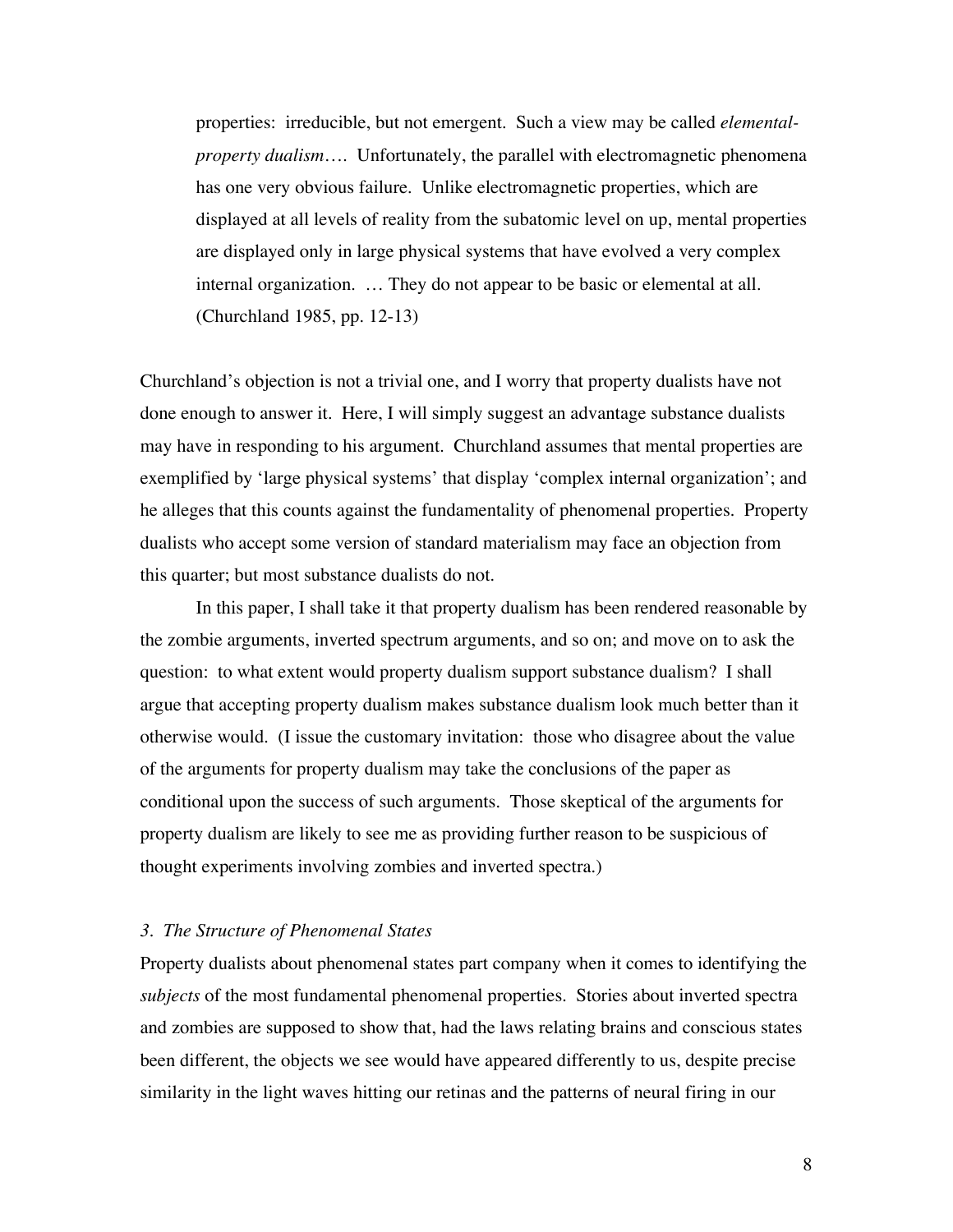brains. Stop signs now appear red, but in the inverted world, they appear purple. Somewhere, qualia have been switched — but what is it that switched properties, what kind of thing has the most fundamental phenomenal properties?

The property dualist has a choice: She can either suppose that qualia are exemplified by some range of things to which the subject is related in experience; or she can regard them as properties had by conscious subjects themselves. Philosophers (and psychologists, when the discipline was younger) have engaged in considerable armchair speculation about the amount and kind of complexity to be found in phenomenal states; and each of the two choices for the subjects of qualia has had its defenders.

Take the kind of experience I have when I see a stop sign in front of me, or I hallucinate a bright red object before me, or I am in some other situation that would lead me to say that something red is in the center of my visual field. To some, it has seemed obvious that *appearing red* is something that can only be done by an object or entity of some kind, distinct from the experiencing subject; to have an experience 'as of something red' is to engage in an 'act' of sensing which acquires its reddish character from the nature of its 'object'. To be an 'act-object theorist' about a certain kind of phenomenal experience is to attribute a relational structure to the experience. According to an actobject theory, the distinctive qualia of this type of experience belong to something other than the subject of the experience; and differences among similar types of phenomenal state are construed as differences in the properties had by the entities to which the subject is related. G. E. Moore and other sense data theorists took all phenomenal states to have such an act-object structure.<sup>9</sup>

Other philosophers have rejected this act-object account of sensation, claiming that *being appeared to as though there were something red before one* is not a relational property or state; it is a mode of experience or of 'feeling', and the fact that a subject has this sort of feeling does not imply that anything distinct from the subject exists or appears to the subject. When it appears to a person as though there is something red in front of him or her, the person is experiencing 'in a reddish way' — 'sensing redly', as Chisholm put it. The phenomenal quality peculiar to experiences 'as of something red' is not borne

<sup>&</sup>lt;sup>9</sup> An extreme form of act-object theory is presupposed in Moore's 'Refutation of Idealism' (1903). For defense of the act-object theory, see Jackson (1977, pp. 50-87).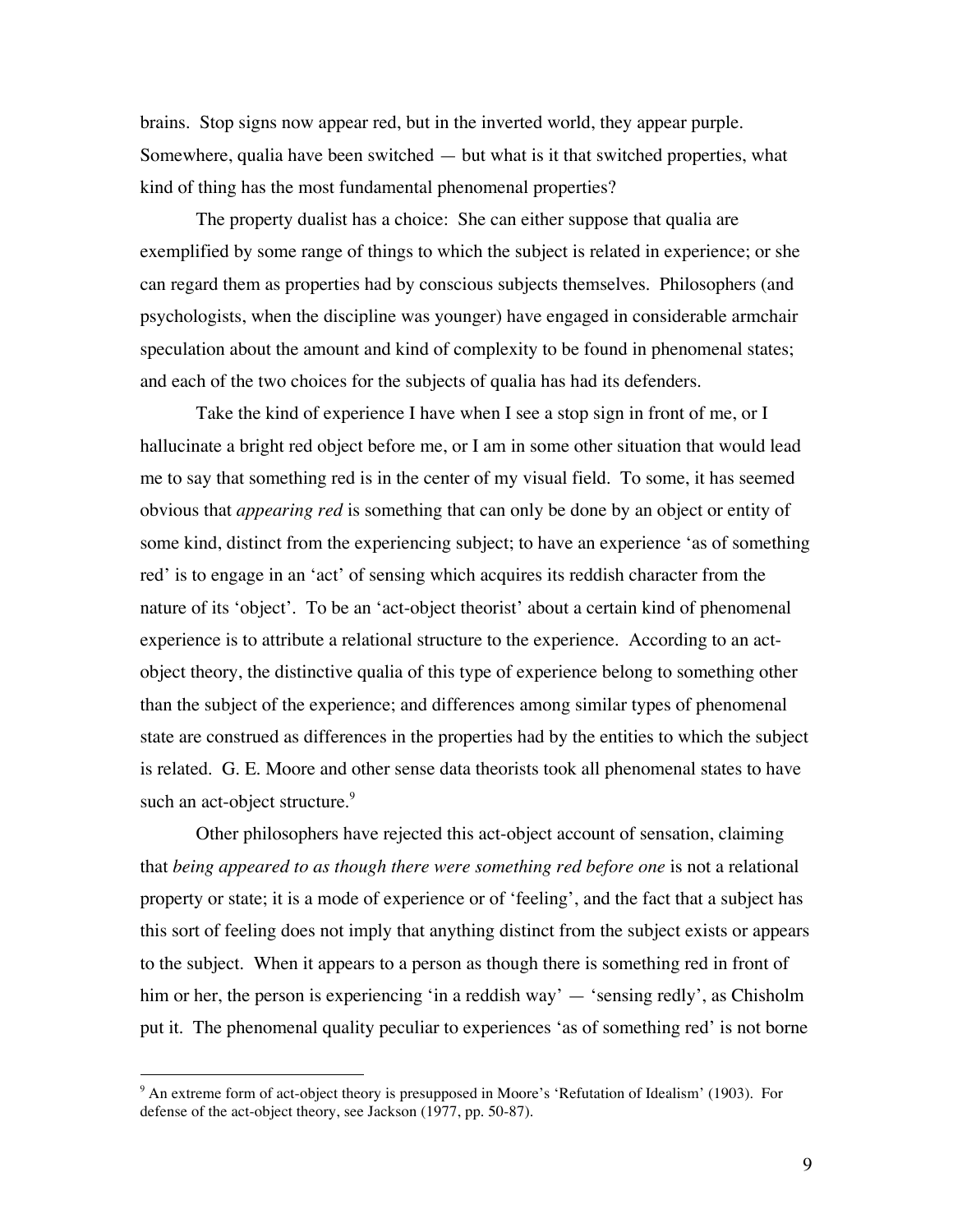by a thing to which the experiencing subject is related. 'Red', as a term used to describe types of phenomenal experience, is better construed as an adverb modifying the type of feeling or sensing undergone by an experiencing subject; and so such accounts of the structure of experience have been dubbed 'adverbial theories of appearing'.<sup>10</sup>

C. D. Broad considered the relative merits of act-object and adverbial theories under the heading: '*Are Sensations analysable into Act of Sensing and Sensum?*' Broad discerns a kind of continuum of sensation types:

If we consider the various experiences called 'sensations,' we seem to be able to arrange them in an order, starting with those of sight, passing through those of taste and smell, and ending with bodily sensations, like headache. Now, as regards the top members of the series, the analysis into act of sensing and object sensed seems pretty clear. A sensation of red seems clearly to mean a state of mind with a red object, and not to mean a red state of mind.

If we now pass to the other end of the series the opposite seems true. It is by no means obvious that a sensation of headache involves an act of sensing and a 'headachy' object; on the contrary, it seems on the whole more plausible to describe the whole experience as a 'headachy' state of mind. In fact the distinction of act and object seems here to have vanished; and, as there is clearly *something* mental in feeling a headache, just as there is in sensing a red patch, it seems plausible to hold that a sensation of headache is an unanalysable mental fact, within which no distinction of act and object can be found.

Now this contrast between the top and the bottom members of the series would not greatly matter, were it not for the fact that the two kinds of sensation seem to melt insensibly into each other at the middle of the series. It is about equally plausible to analyse a sensation of a sweet taste into an act of sensing and a sweet sensum, or to treat it as an unanalysable mental fact, having no object, but possessing the property of sweetness. (Broad 1923, p. 254-5)

<sup>&</sup>lt;sup>10</sup> For classic statements of adverbialism, see Ducasse (1951, Ch. 13); and Chisholm (1963).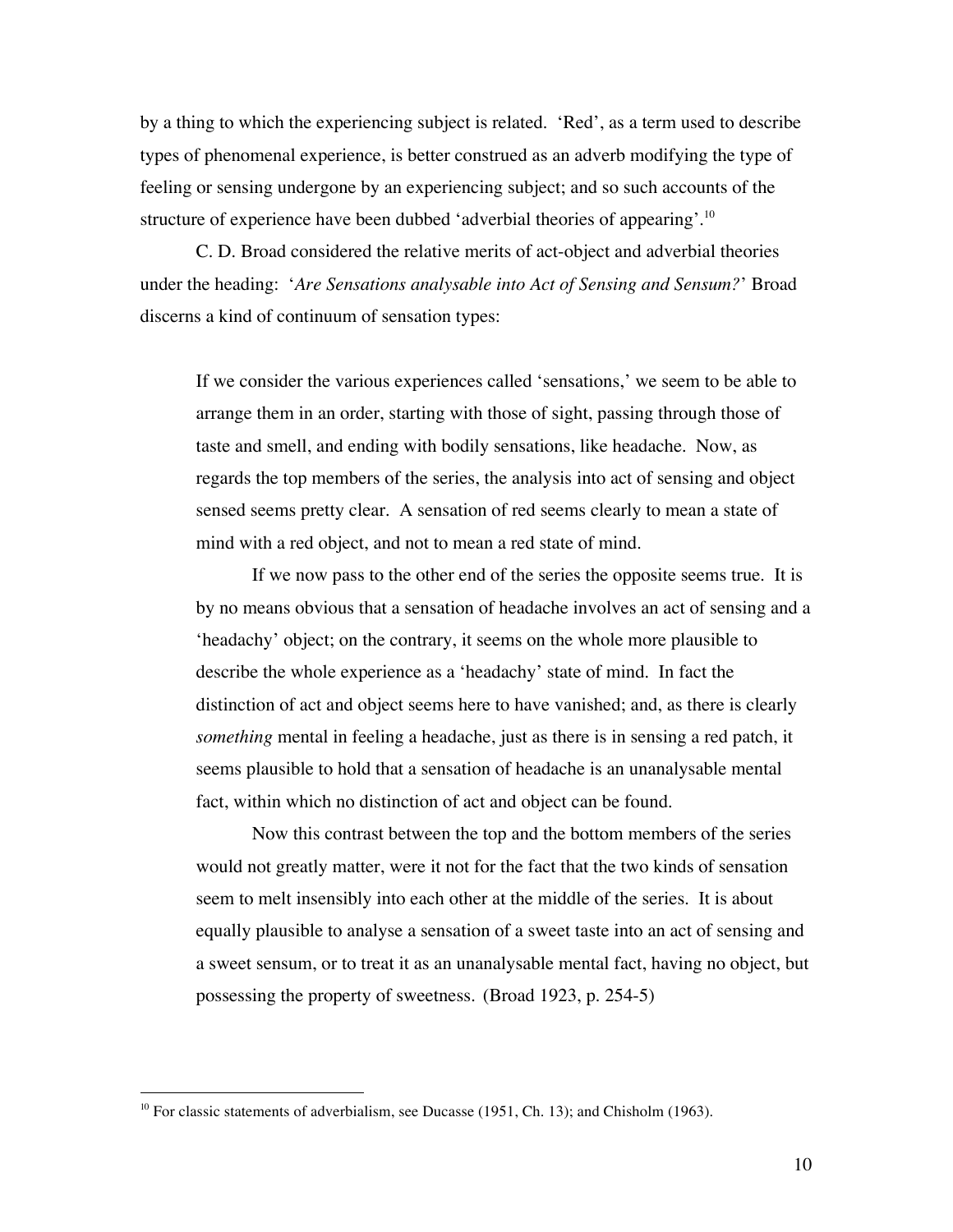The continuum naturally tempts systematizing philosophers to develop a theory of sensation based on examples from one end or the other, and then to force the whole spectrum of sensory states to fit into a single (possibly Procrustean) bed. Broad resists the unifying impulse; the states we call 'sensations' are so called because of their similar causes (each is 'the immediate response to the stimulation of a nerve'), but they may be quite different in their intrinsic structure. For present purposes, adverbialism about even one fundamental phenomenal state would be sufficient for the horn of the dilemma to which I shall devote most of my attention. $11$ 

A view Broad sets to one side is what he calls 'the *Multiple Relation Theory*':

The Multiple Relation Theory takes the view that 'appearing to be so and so' is a unique kind of relation between an object, a mind, and a characteristic. … On this type of theory to say that the penny looks elliptical to me is to say that a unique and not further analysable relation of 'appearing' holds between the penny, my mind, and the general characteristic of ellipticity. (Broad 1923, p. 237)

William Alston (1999) defends a sophisticated version of the multiple relation theory. But, even though the view is an important one, I largely ignore it here; the differences between the multiple relation theory and adverbialism are insignificant for my purposes. A property dualism that takes the relations of a multiple relation theory like Alston's as its basic phenomenal types has this much in common with adverbialism: both views imply that the fundamental properties that account for phenomenal differences are exemplified by conscious subjects.

 $<sup>11</sup>$  Act-object theorists take an experience to be a 'relational state', involving a person and a sensed</sup> particular; while adverbialists take an experience to be a 'unitary state', 'a state of that person not essentially involving anything over and above that person' (Jackson, 1977, p. 59). At least one philosopher, Franz Brentano, has tried to have it both ways: an experience consists in a relation to a sensed particular; but sensing is an intentional relation holding between a subject and a sensed particular that, as a matter of fact, does not exist. The red patch of color I experience when looking at an apple is not on the surface of the apple, nor anywhere else; it is strictly non-existent (Brentano, pp. 77-100). I put Brentano on the side of the adverbialists, at least for the purposes of the dilemma posed in this paper. The subjects of experience are the only real things available, on his view, to bear the most natural properties in virtue of which phenomenal experiences are similar; so Brentano should say that qualia are exemplified by things that are, themselves, conscious subjects.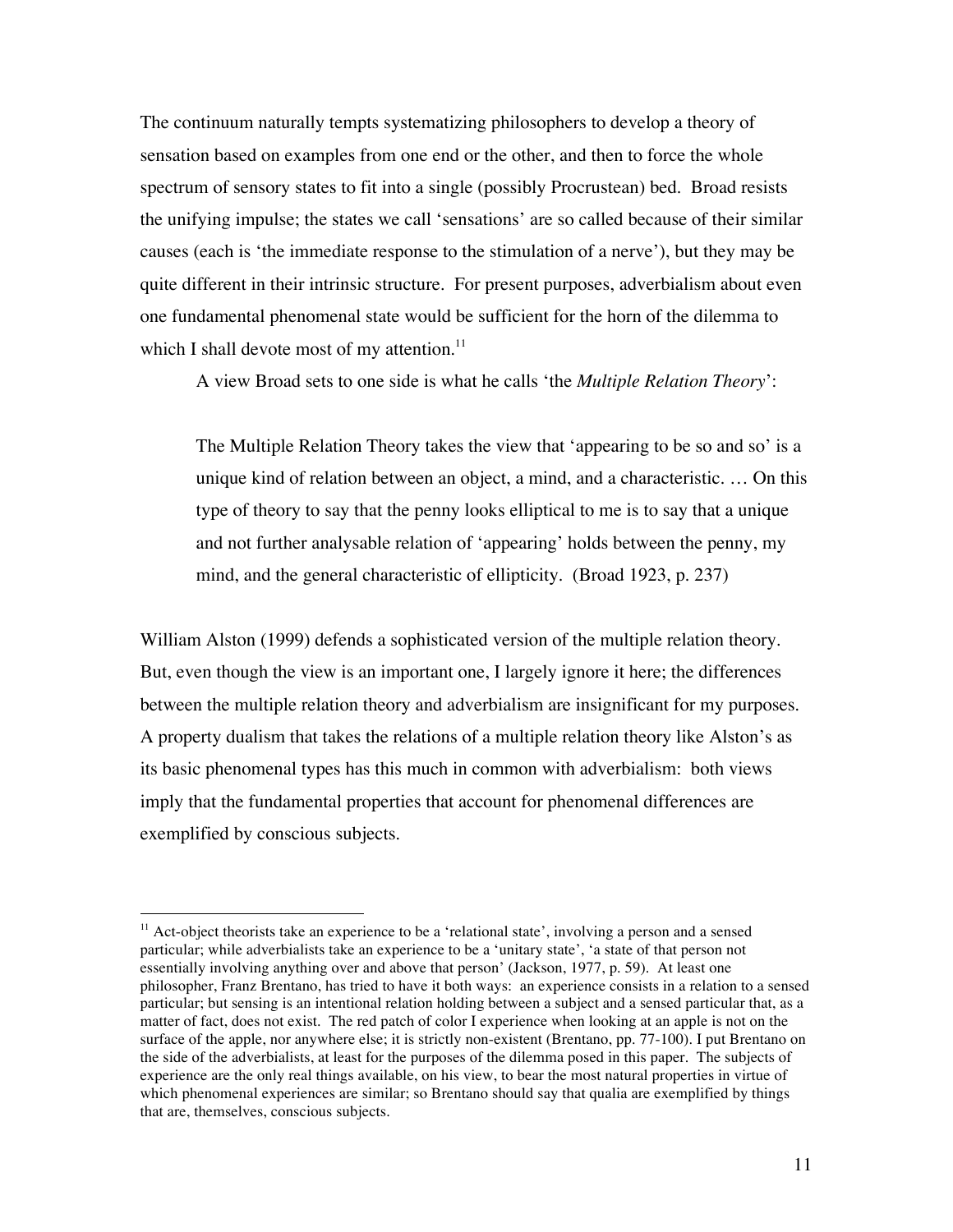The differences among forms of property dualism can be characterized using Gilbert Harman's nice metaphor: property dualists posit 'mental paint' in addition to all the non-mental, physical properties of things (Harman, 1989). They thereby incur an obligation to tell us where the mental paint is to be applied.

The metaphor holds up well in the case of act-object versions of property dualism. Since the fundamental quale kind (or 'paint color') is supposed to be a property of things, in virtue of which they look red to us, it surely deserves the name 'redness', no matter what its subject might be. The property dualist is likely to admit that there is a different property that we sometimes mean by 'red', a physical or dispositional property of surfaces in virtue of which they often cause experiences of the distinctive phenomenal kind; and so the name of the quale should be qualified: it is *phenomenal* redness, the kind of mental paint generated by red objects when normal people see them under ideal lighting conditions — but also generated, in certain circumstances, by non-red objects, non-red strobe lights, drugs, etc. But to what should the act-object property dualist attribute phenomenal red?

Stubenberg (1998, Ch. 7) provides a taxonomy of act-object theories. He takes sense data theories as the natural starting point for thinking about phenomenal qualities — an historically justifiable strategy, as far as the  $20<sup>th</sup>$  century is concerned.<sup>12</sup> According to most sense-data theorists, there are peculiar, mind-dependent entities to which we are related in experience, and phenomenal qualities are mental paint spread over them. Opposed to the sense data theorist is the 'Whole-Hearted Relocationist', who wants to move the qualia from these mental entities to the mind-independent physical objects we perceive around us (Stubenberg 1998, pp. 156-68). Whole-Hearted Relocationism can hardly be endorsed by the property dualist, however. Given the nature of the reasons property dualists posit mental paint, applying it to physical surfaces as an extra quality is hardly plausible. The kind of difference envisaged by inverted spectrum thought experiments, for example, is similar to the kind of difference that could be created by forcing everyone to wear colored spectacles. The chief difference between the two is that, with spectacles, the change is made 'upstream' of the eyes; while in the inverted

<sup>&</sup>lt;sup>12</sup> For classic versions of the sense-data theory, see Russell (1917, Chs. 7 and 8); Moore (1922, Chs. 5 and 7); Broad (1925, pp. 140-220); and Price (1932).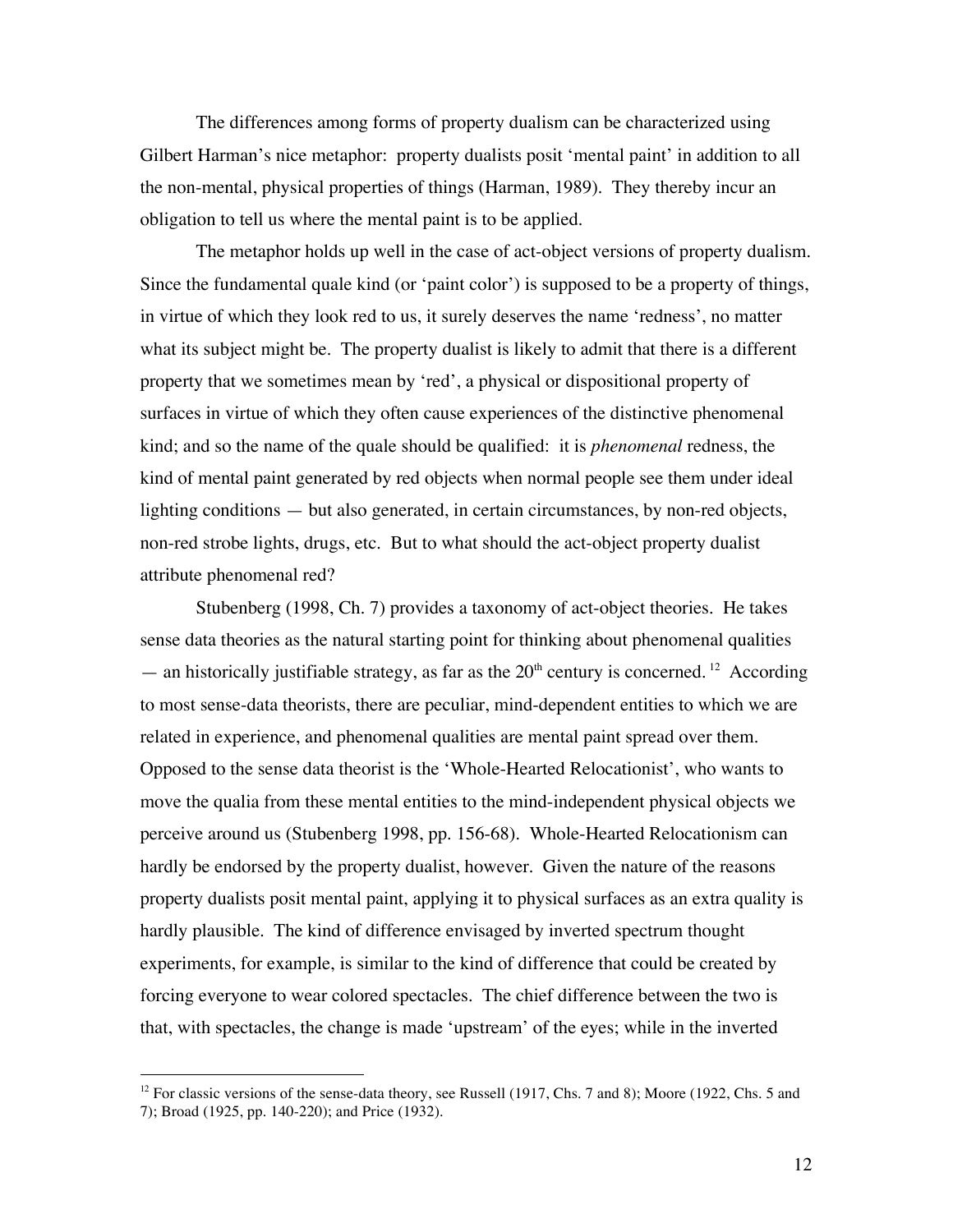world, it is made 'downstream', even further from the surface of the stop sign. In itself, the sign is no different in a spectrum-inverted world. Its dispositions to absorb and reflect certain wavelengths remain the same. A difference only shows up when conscious subjects are brought into the picture. If colored spectacles do not change the intrinsic characteristics of stop signs, neither should the more exotic ways of shifting the spectrum of experienced colors that are imagined in typical property dualist arguments.

So the act-object property dualist who dislikes sense data must be what Stubenberg calls a 'Half-Hearted Relocationist': someone who strips phenomenal redness from mind-dependent sense data and applies it to the only other material object that is a reasonable candidate — namely, some part of the brain or nervous system, or perhaps to some part of the events going on in the brain or nervous system. The result has been called 'the colored brain theory' — or, when odors are involved, the 'stinking brain theory'.<sup>13</sup> (Given the prevalence of zombies in contemporary discussions, and the dietary habits of zombies, perhaps we should focus on flavors and call the view something like 'the yummy brain theory' — though of course philosophical zombies merely *seem* to enjoy the taste of brains.)

The colored brain theory is an unlikely place for act-object property dualists to plant their stakes. Phenomenal redness is supposed to be responsible for the similarity among the parts of a uniformly colored portion of my visual field. A huge range of precise shades of phenomenal redness are responsible for a smoothly varying spread of phenomenal color. So similar qualia must be exemplified over and over again, hundreds or thousands of times, by things in my brain that at least *appear* (to me, as I attend to the contents of my visual field) to be right next to one another. A look at what goes on inside the brain raises Sellars's famous 'grain objection' to identifying phenomenal states with brain states:

The objection asks, for example, how is it that the occurrence of a smooth, continuous expanse of red in our visual experience can be identical with a brain process that must, it would seem, involve particulate, discontinuous affairs such

<sup>&</sup>lt;sup>13</sup> For discussion, see Stubenberg (1998, pp. 168-74); and for use of 'stinking' in this context, see Price (1932, p. 127), who is evidently quoting Bradley.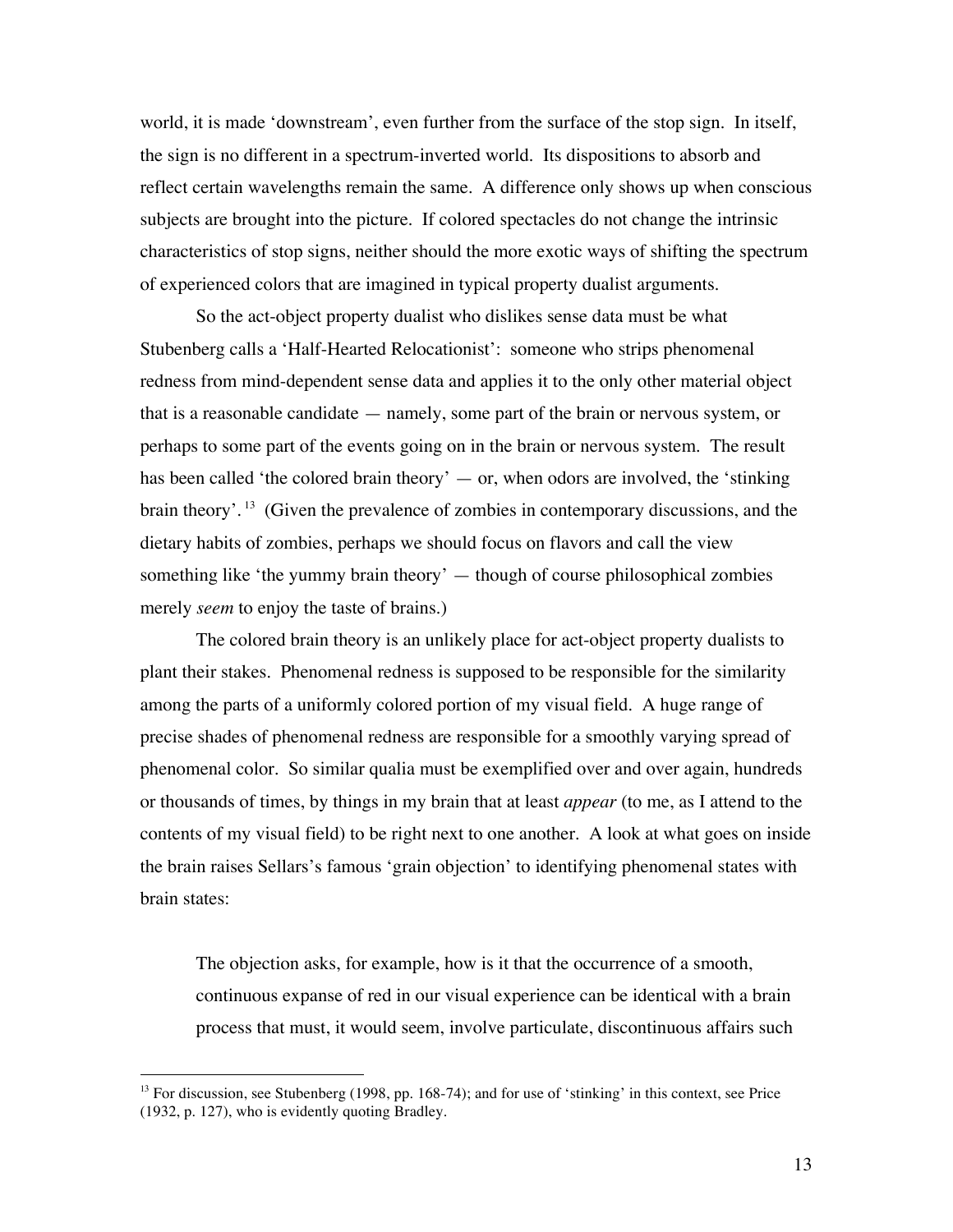as transfers of or interactions among large numbers of electrons, ions, or the like? (Maxwell 1978, p. 398)

Maxwell saw the grain objection as an invitation for neuroscientific research to find structural properties of parts of the brain (or of fields within the brain) that better mirror the structures evident in experience.<sup>14</sup> Whatever the 'neural correlate of an experience of red' might be, it presumably belongs to groups of neurons (or parts of fields) within the brain. Whatever entities are involved in the neural correlates would seem to be the best candidates, within the brain, for being the subjects of the property dualist's redness qualia, as well. But then the appearance of spatial continuity of redness in the visual field will doubtless prove highly misleading. The way redness *seems* to be exemplified by the things that have it, and the way it really *is* exemplified by those things, would be radically different. But suppose that is the case. If we can be so drastically mistaken about the nature of phenomenal properties, why should we put any stock in inverted spectrum thought experiments and other a priori arguments for property dualism? Although the topic deserves more consideration than I shall give it, here I simply record my conviction that the colored brain theory is likely to undermine the typical reasons for believing property dualism in the first place.

Giving up the sense-data theory, so as to relocate the qualia, seems to me to be a big mistake, for the act-object property dualist. The visual field is divisible into left and right halves. The act-object analysis of phenomenal consciousness bids us take the parts of this field — or the various things that appear to us in its various parts — seriously, as items to which we are related in experience, items with properties that give our experience its phenomenal flavor. The mental paint does not seem to be spread over surfaces of external objects, nor over parts of our brain; but then where is it spread? J. R. Smythies offered an answer that, however shocking, begins to seem inevitable on an actobject analysis: The paint is spread over sense-data that are spatially extended in *higher dimensions* (Smythies 1956). The visual field is a three- or at least two-dimensional array of sense-data, the parts of which cannot be unproblematically located within the

<sup>&</sup>lt;sup>14</sup> See Maxwell (1978, pp. 399-401). Lockwood believes quantum physics can help address the grain objection (2003), though I expect he would reject the act-object theory.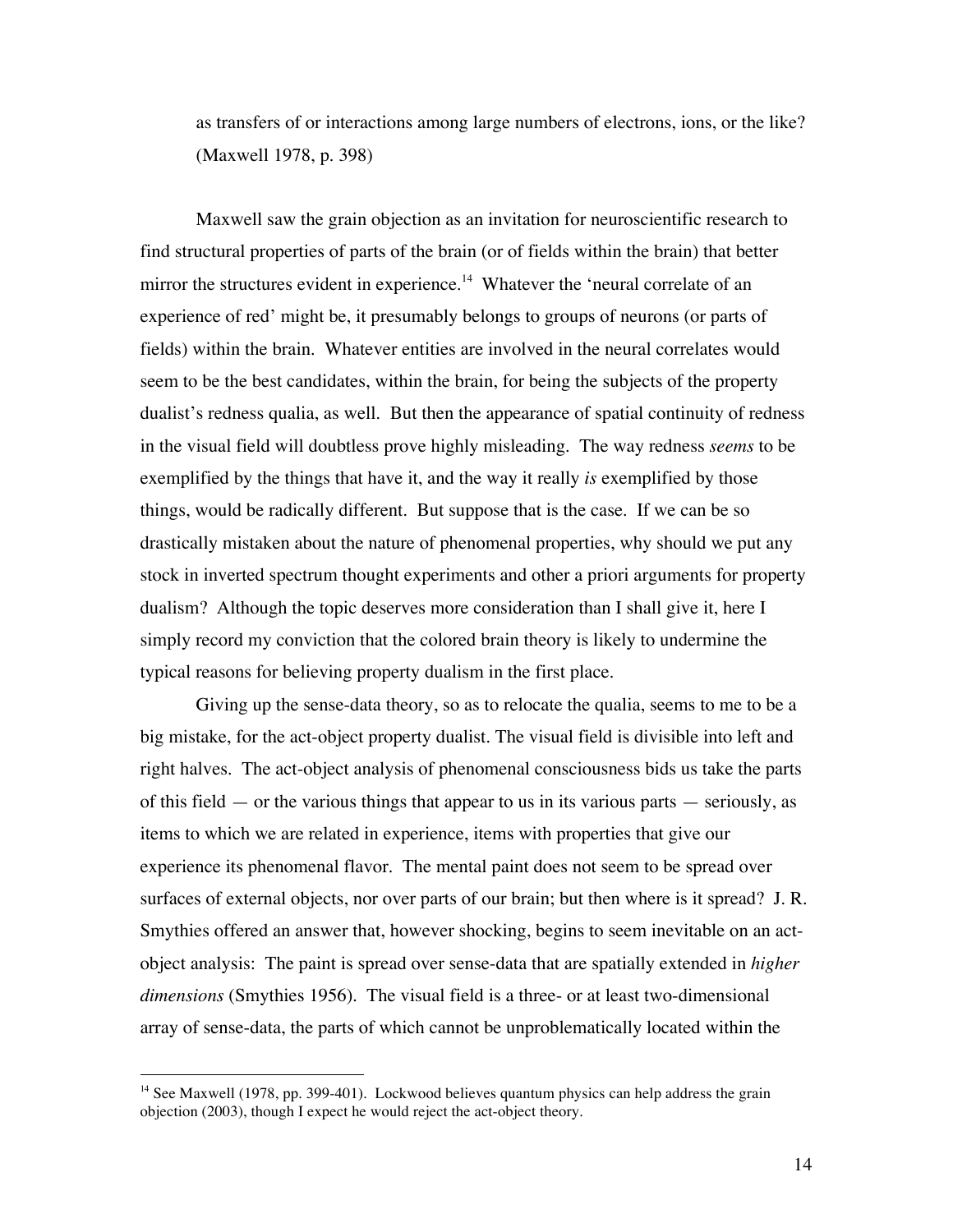three-dimensional region occupied by the brain. Yet it is *generated by* the brain; and so, on the assumption that effects are spatiotemporally continuous with their causes, a person's sense-data must 'stick out' in directions at right angles from the familiar three to which our bodies are confined. If these extradimensional extrusions can be counted among a person's parts, then being conscious implies that one is, in part, a substance with fundamental properties falling under patently mental types. Even if they should not be called *parts* of the thinkers that have them, such sense data verify some core dualistic theses: they are a kind of thing not found in unconscious material objects, and they are responsible for the fact that we have conscious lives. This gives us, not exactly a dualism of thinkers and physical objects, but at least a dualism of parts of our experiences and physical objects.

For the remainder of this paper, I shall assume that the property dualist who would reject substance dualism must also reject the act-object theory in favor of adverbialism: the subject of phenomenal experience is the very thing that bears the qualia. The metaphor of mental paint must be stretched considerably if it is to be extended to describe property dualisms belonging to this family. (Indeed, Stubenberg drops the metaphor when characterizing these alternatives.) I suppose one might say that, according to the adverbialist, each conscious subject is *suffused* with paint. (A multiple relation version of property dualism is even harder to characterize using the 'paint' metaphor; perhaps one should say that *both* subject and object are painted, or that the paint is applied to a thin band that runs between them.)

I cannot pretend, by means of the brief arguments of this section, to have definitively closed off every avenue of escape for the act-object property dualist who wants to defend garden variety materialism. There may be ways to combine the actobject theory with property dualism that do not require Smythian sense data. There may, for example, be forms of the colored brain theory that are less unstable than I have made out. If phenomenal red and other phenomenal colors are fundamental properties of special parts of my brain, then one could hold that to experience them is simply to be an organism with a functioning brain that contains them (and that is responsive to their presence in some way). My attempts to raise trouble for garden variety materialism will

15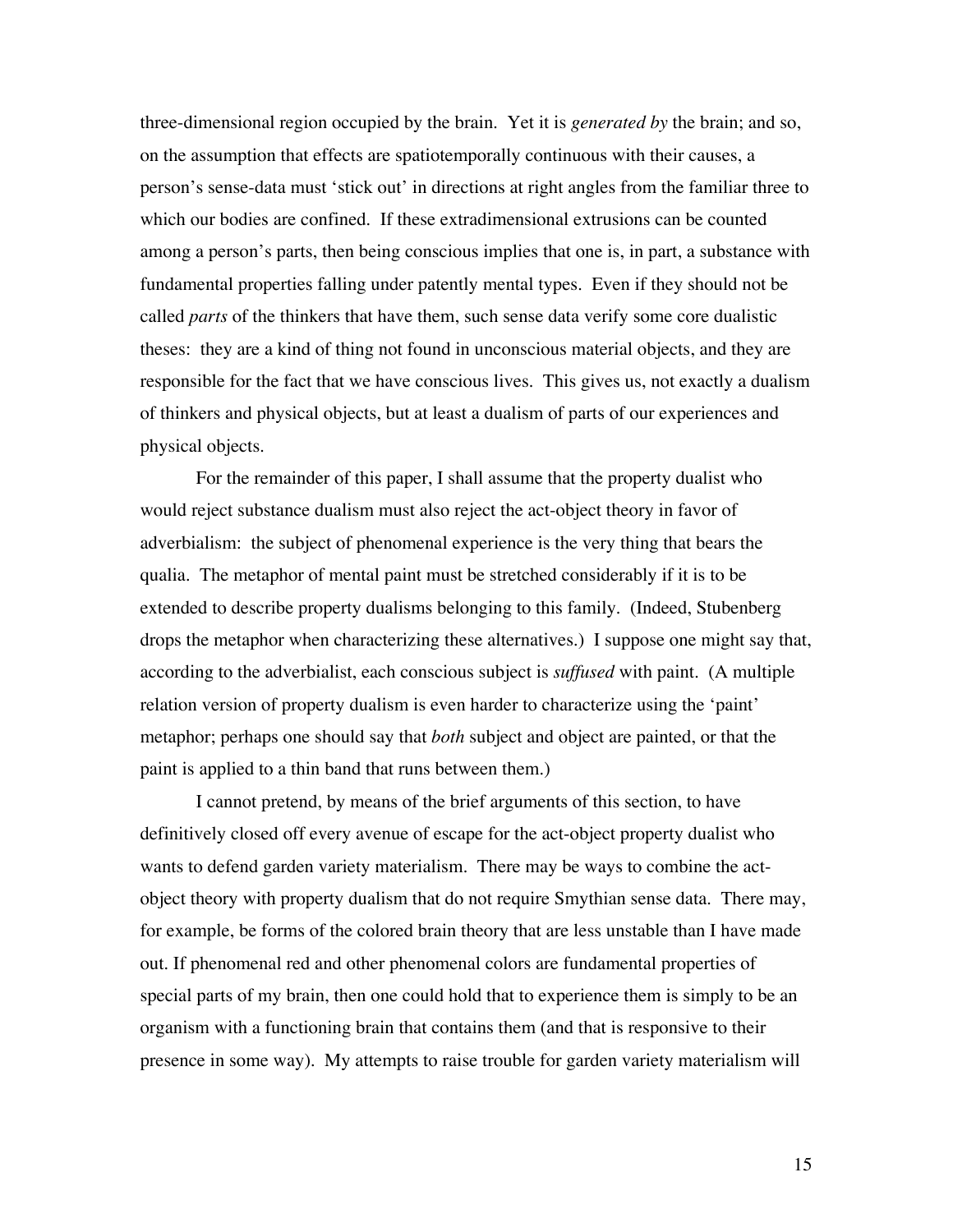not work against this sort of view.<sup>15</sup> But the property dualist who does not, with the adverbialist or multiple relation theorist, dip the *subject* in mental paint, must spread her mental paint on *something*. And, among physical objects, no very good candidates present themselves.

### *4. A More Plausible Substance Dualism*

Substance dualism and substance materialism are different answers one may give to the question each of us can put by asking, 'What kind of thing *am* I?' Ultimately, my conclusion will be that substance dualism should be 'back on the table' for the property dualist, given the materialist alternatives. But there are many varieties of substance dualism, some of which should be taken more seriously than others.

Dualists have differed a great deal in what they mean when they say that we are 'immaterial' or 'nonphysical'. Given Descartes's importance in the history of philosophy, and the importance of dualism within his metaphysics, it is understandable that he has become the paradigmatic dualist; and that his conception of immateriality is the most familiar. Cartesian souls are immaterial in a very strong sense: unlike material objects, they are not spatially located; unlike the material world as Descartes conceived it, they have no parts, but are instead 'simple substances'; and they are in no way dependent upon the physical world for their continued existence or ability to think.

To make these three doctrines about Cartesian souls essential to any view worthy of the name 'dualism' would do pointless violence to its widespread use as a label for a broad family of views about the make-up of human persons. It would be peremptory to define 'dualism' so that adherents of animistic religions, spiritualists, and nearly all contemporary philosophers who call themselves 'substance dualists' no longer qualify. Yet all depart from one or more Cartesian tenet.

The truth of the matter is that 'dualistic' has been used to characterize any of the views on one end of a spectrum with Cartesian dualism close to one end, and

<sup>&</sup>lt;sup>15</sup> To foreshadow what is to come: The problem I pose depends upon the fact that a garden variety object is vague. Really, for each such object, there are many massively overlapping precise objects; and something is true of the vague object so long as it is true of all the precise objects that are good candidates for being it. So long as all the overlapping candidates for being the organism or brain must be similarly related to the fundamental phenomenal properties that are supposed to belong to the parts of my brain (on the colored brain theory), phenomenal color could be fundamental, although vague objects experience it.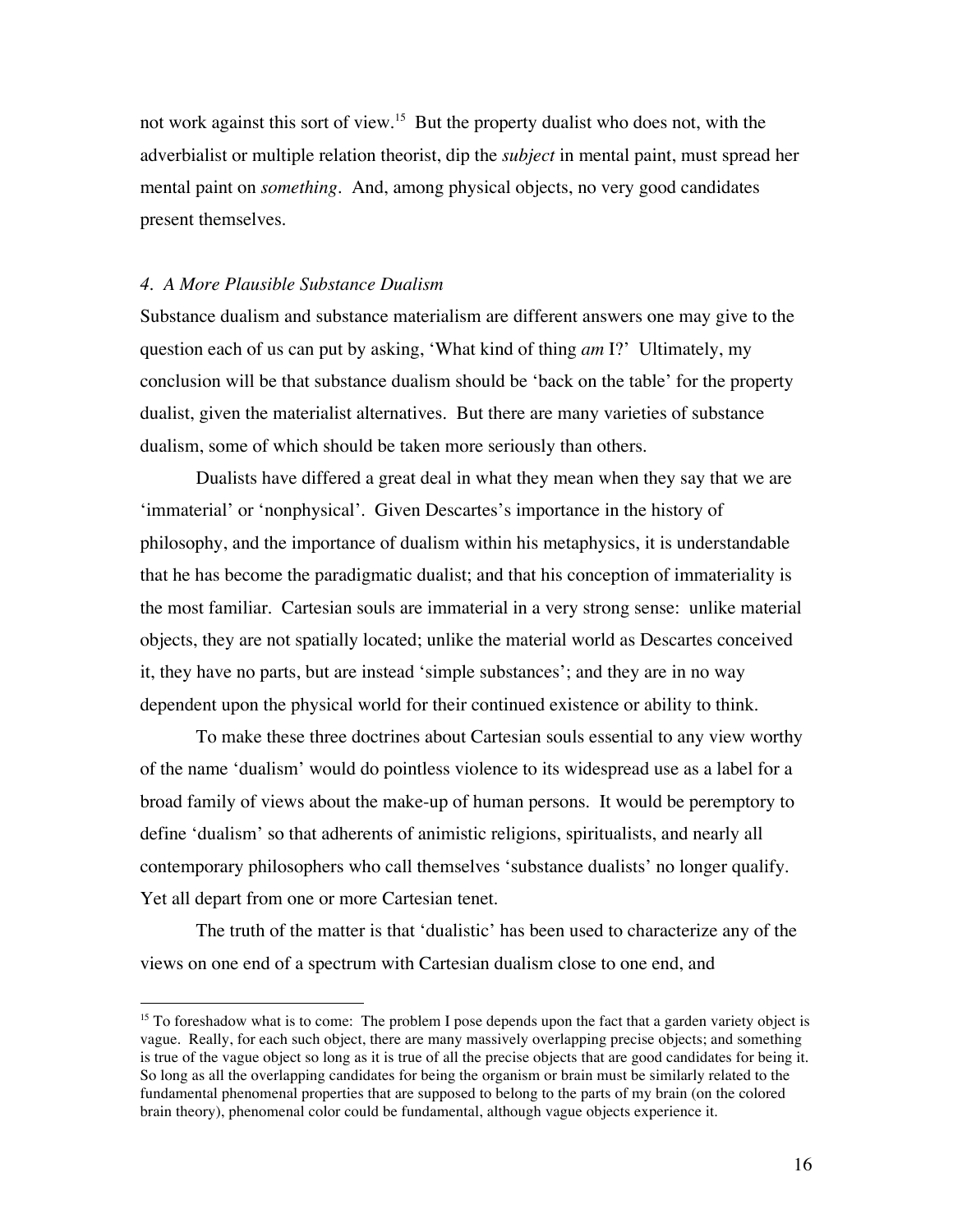straightforward versions of materialism on the other. There is no obvious, sharp, cut-off in this spectrum. Views closer to the dualistic end posit entities that lack many of the attributes of ordinary physical objects and their microphysical parts. But sensible dualists will admit that souls have *some* characteristics in common with physical things. Perhaps the maximal difference a dualist might posit between soul and body would be to identify souls with necessarily existing objects, outside of space and time — a dualism according to which persons resemble numbers or Plato's Forms. Has anyone held such a view? Some have said that persons are to their bodies as programs are to the computers that run the programs. And, if programs are understood in a way that makes them quite independent of the particular computers running them, they become abstract objects, mathematical entities. But it is hard to take this analogy very seriously. Surely we are concrete, contingent, and temporal. After all, it is easy to imagine that I could have a 'double' — a person distinct from but exactly similar to myself. However, distinct yet exactly similar programs — conceived as abstract *types* — would seem to make no sense. So few, if any, dualists will be as far out on the spectrum as it is possible to be; almost all dualists, including Descartes, will agree that souls have this much in common with ordinary material things: they are concrete entities, existing in time, and capable of change. If electrons or gluons turn out to be without parts, as some physicists surmise, then Descartes's souls resemble some physical things in a further way: his souls, like electrons and gluons, are simple.

A fixed point on the opposite end of the spectrum is a materialism that says human beings, and their larger parts, are composed of nothing but bits of matter that can also constitute paradigmatically *purely* physical objects — objects devoid of mentality, such as rocks and trees. A philosophical doctrine lies farther to the dualistic side insofar as it posits an entity with a mental life that has fewer attributes in common with the stuff of the paradigmatically physical. Descartes lies somewhere far to the dualistic side of the spectrum, attributing almost nothing to his souls that could be had by ordinary matter. Between, but still well within the dualistic range, lie the bulk of those philosophers who consider themselves dualists today.

All contemporary dualists (among philosophers, at least) admit that the ability to think depends upon the proper functioning of a brain. Hasker, Swinburne, Taliaferro, and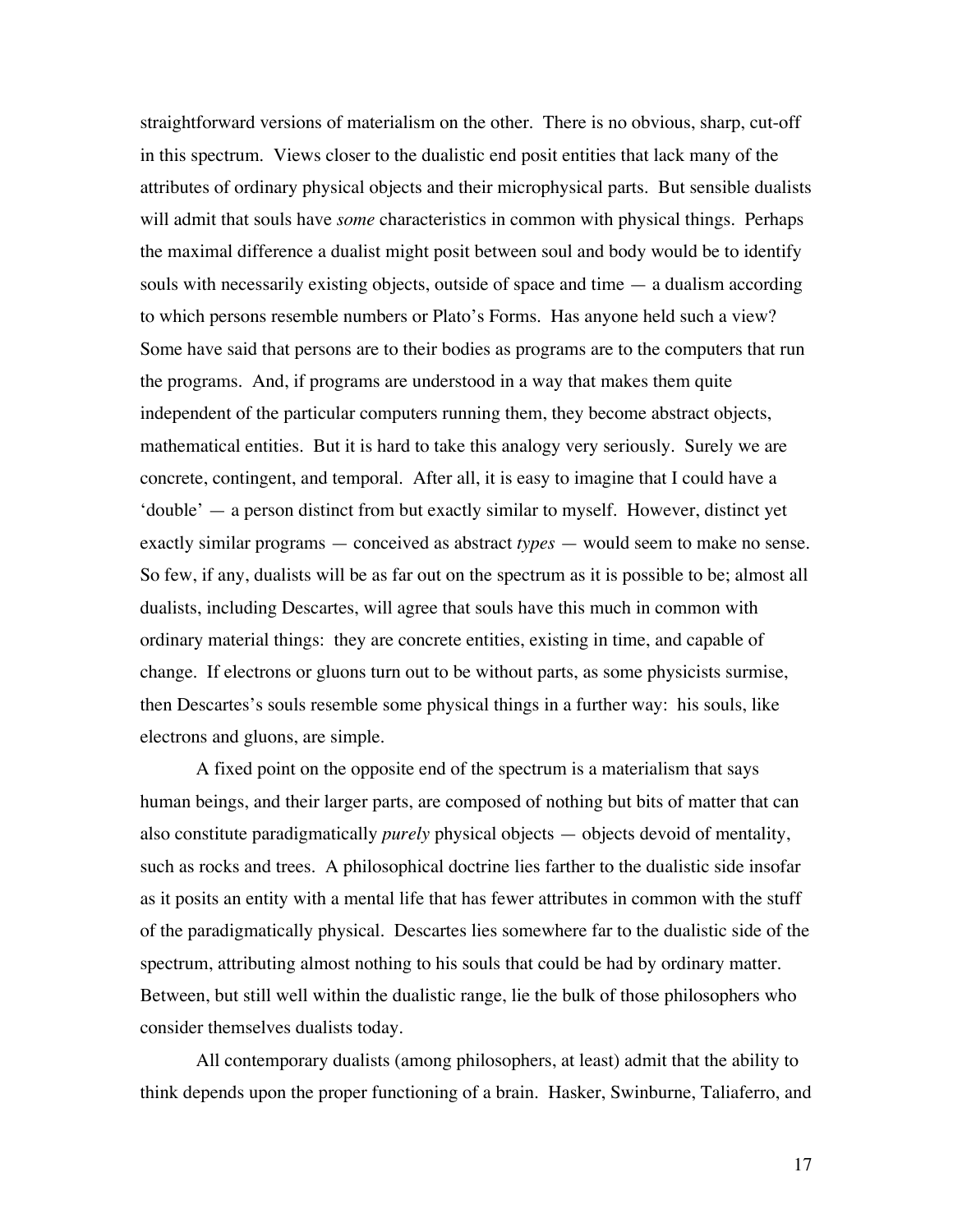many others depart further, allowing that, when an organism has a sufficiently complex nervous system, it then automatically *also* generates a nonphysical substance to be the subject of that consciousness — an 'emergent substance' that remains radically, but not completely, dependent upon the brain for most of its operations and for its continued existence.<sup>16</sup> Some emergent dualists (e.g. Hasker, W. D. Hart, and, long before them, Lotze) are willing to say that souls are located within the brain, present wherever interaction takes place. $17$ 

The less extreme dualisms are of greater philosophical interest than Cartesianism for a number of reasons. It should not be wholly irrelevant, even to philosophers, that they correspond much more closely than Cartesianism to the dualistic anthropologies that have been central to most human cultures and nearly all religions. Perhaps more importantly, they are more defensible; many of the stock objections to dualism turn out to have no purchase on them. And most arguments for dualism do not require that the soul have all the features Descartes attributed to it; so less radical dualisms are safer, positing no more differences between souls and material objects than are required by the reasons for rejecting materialism. It should be noted, however, that some forms of dualism would not provide a way out of the dilemma that I pose for property dualists. A dualist will prove to be no better off than the average materialist, if she supposes that we are composed of swirling ectoplasm, having
boundaries
as
vague
as
those
of
ordinary objects.

# *5. Garden Variety Substance Materialism*

To the question, 'What kind of thing am I?', the materialist answers, 'A material thing, a thing made entirely of parts that could constitute rocks, stars, or some other utterly unthinking thing.' But different materialists identify me with different material things; and of course one could be a materialist and select entirely implausible candidates. Descartes mentions some insane materialists who believe 'that their heads are made of earthenware, or that they are pumpkins, or made of glass' (Descartes 1984, p. 13). A couple of otherwise sane contemporary philosophers have seriously wondered whether

 <sup>16</sup> See Hasker (1999, pp. 188-97), Swinburne (1997, Ch. 10), and Taliaferro (1994, Ch. 3).

<sup>17</sup> See Hasker (1999, p. 192), Hart (1988, Ch. 10), and Lotze (1885).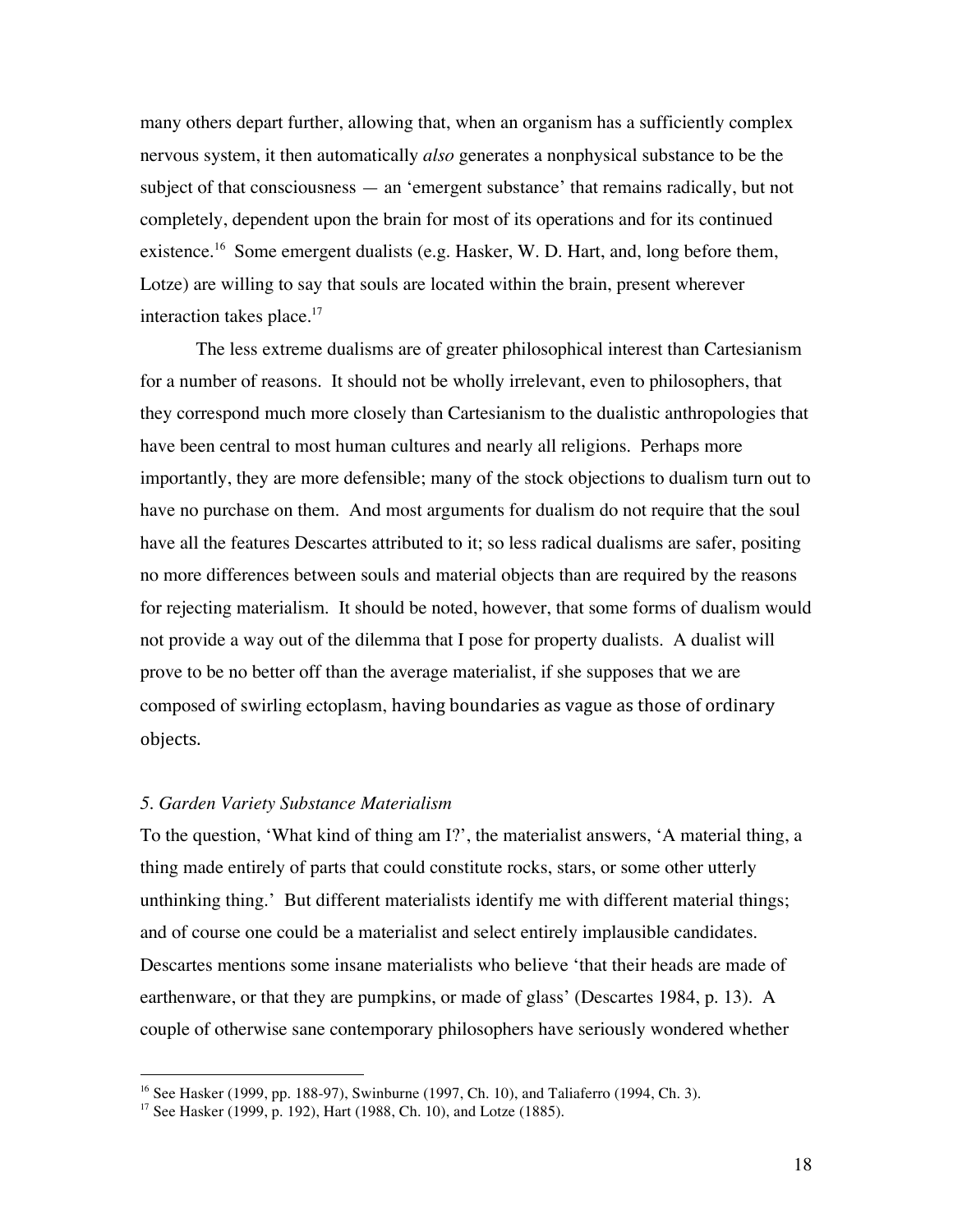we might be tiny physical particles lodged somewhere in our brains (Chisholm, 1978; Quinn, 1997). But more popular by far (and rightly so) are versions of materialism that pick more familiar physical objects to be me — 'garden variety' objects.

Some parts of living bodies are what I will call 'natural parts': their spatial boundaries are reasonably sharply defined, and, if they are made out of parts themselves, their parts work together to perform some function. Examples include: a single atom within a strand of DNA, the heart, the kidneys, the spine, an individual blood cell, the respiratory system, the entire nervous system, the brain, the cerebrum, a single cerebral hemisphere, and the complete organism (that 'improper part' that includes every other). Basically, if it is worth listing in a book about human physiology or biochemistry, it will count as a natural part, for my purposes. I take it that, among physical objects, the most plausible candidates for being a thinker such as I am must at least have the size and shape of one of these natural parts; and they must also include all the parts upon which our ability to think most immediately depends. The natural parts that fit these criteria are primarily: the complete organism I refer to as 'my body', the entire nervous system within it, the brain, the cerebrum, and perhaps one or the other single hemisphere of that cerebrum. To be one of the garden variety candidates for being me, then, a thing must be one of these objects (or at least coincide with one of them in size and shape). *Garden variety materialism*, then, will be the thesis that each human person is one of these natural parts (or that each person currently has the same size and shape as one of these natural parts<sup>18</sup>).

The garden variety candidates are all of them vague in their spatial and temporal boundaries. I shall argue that this vagueness raises serious difficulties for garden variety materialism, leaving dualism looking better of  $f$  — for it will then only be competing with more surprising versions of materialism, ones that posit special kinds of physical object.

Garden variety materialism identifies me with one of the garden variety candidates, a thing that already has a place in our commonsense conception of the world.

 $18$  I throw in the qualification for the sake of believers in 'coincident objects', the one constituting the other, who might want to say that I am an organism, in virtue of the fact that I am *constituted by* an organism, while denying that I am *identical to* an organism. (They might say this because they believe that I, but not the organism itself, could survive the transplantation of my brain into a different body, for example.) Such philosophers will still count as garden variety materialists if the boundaries of persons are determined by those of the ordinary objects, like human bodies or brains, that constitute them.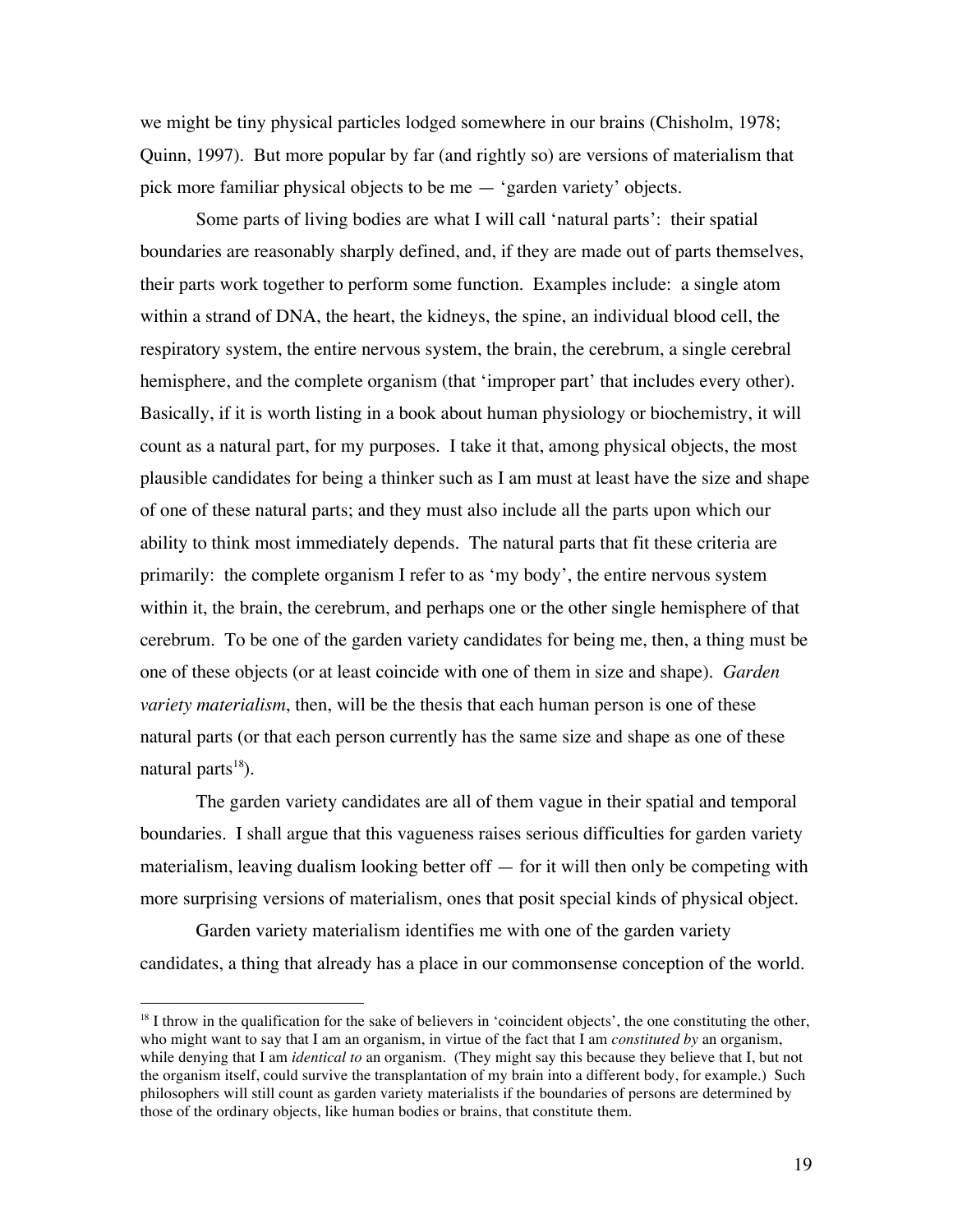Such an object will have relatively natural boundaries, such as those of an organism, or a brain, or even a single hemisphere of a brain. But animals and their organs belong on a spectrum that includes bushes, branches, clouds, mountains, rivers, tidal waves, and all manner of fuzzy entities. All such familiar material objects exhibit vagueness or indeterminacy in their spatial and temporal boundaries. And the strategies rightly implemented to resolve the puzzles posed by vague objects do not seem so satisfactory when applied to *oneself*.

All the garden variety candidates for being the referent of someone's use of the word 'I' appear surprisingly like clouds upon close inspection, vague at their spatial boundaries. Many particles are in the process of being assimilated or cast off; they are neither clearly 'in', nor clearly 'out'. Upon further examination, it even seems to be vague whether some bits of matter are inside or outside of the vague borderland — that is, garden variety objects display 'higher order vagueness', a fact that becomes relevant in the sequel.

Although less relevant here, the temporal boundaries of garden variety objects also display a disturbing fuzziness. No one doubts that meteorologists have considerable freedom in deciding where exactly to draw the line between a hurricane and a mere tropical storm. But animal bodies are not unlike storms in this respect. Examination of the origins and deaths of organisms reveals numerous plausible lines that could be used to mark the divide between living human person and mere mass of organic matter. Pressure to find the first and final moments in the lives of organisms can only force a decision like the one made by the meteorologists. Sharper lines will not be found by those who, with Locke, dismiss biological boundaries in favor of psychological ones. Neo-Lockeans must admit that psychological continuity, like biological life, is a matter of more and less; that personalities emerge, and frequently deteriorate, only gradually.

A garden variety materialist must, therefore, allow that the spatial and temporal indeterminacies of large-scale material objects infect human persons; and that the correct strategies for coping with fuzzy objects should apply to persons, as well. In the next section, I shall consider the natural thing to say about objects with spatially vague boundaries, and show how difficult it is to suppose that we are vague in this way while affirming property dualism.

20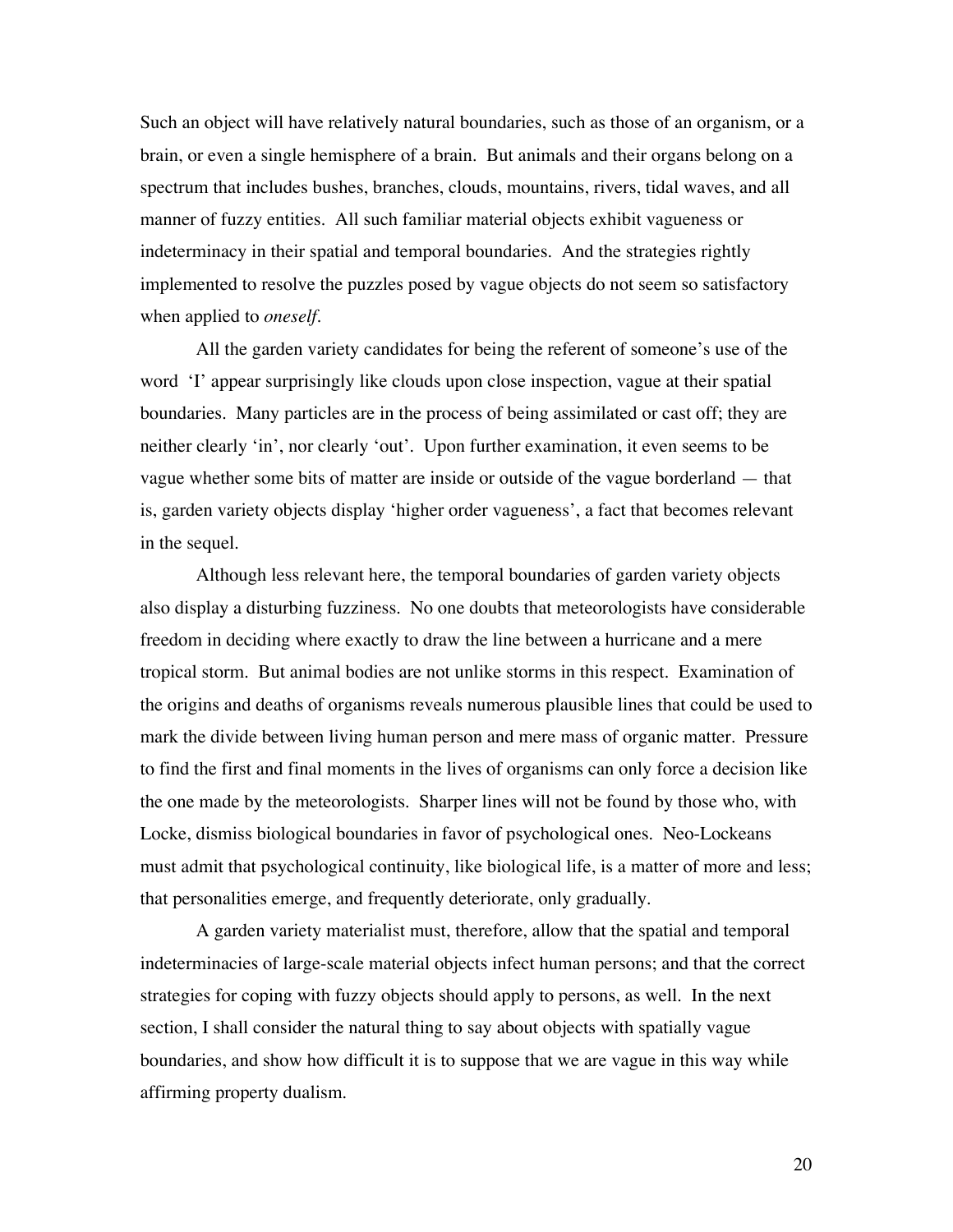## 6. *Adverbial Theories and Vague Objects*

Act-object accounts of phenomenal experience arguably lead to sense data and a kind of substance dualism  $-$  or so I shall assume. A different sort of difficulty faces the garden variety materialist, if even a few of our fundamental phenomenal states are exemplified by the subjects of consciousness, as they are according to adverbialism and the multiple relation theory (for simplicity, from now on I shall mention only adverbialism). Property dualism and adverbialism, combined, make it difficult to identify human persons with any *garden variety* material objects. A problem arises due to the fact that all the garden variety candidates for being me — chiefly, this organism and this brain — have vague spatial boundaries. While this does not lead directly to substance dualism, it does mean that, for anyone who accepts a dualism of mental and physical fundamental properties, substance dualism should be back in the game.

Adverbialism implies that the thing with the phenomenal property is a subject of experience, a conscious being. But what is this subject, if garden variety materialism is true? A vague object, like an organism or brain. The spatial vagueness of such objects at a given time consists in the fact that many peripheral and even spatially internal particles, atoms, and molecules are not definitely 'in', nor definitely 'out'  $-$  it is not clearly true that they are parts of the body, nor that they are merely parts of the environment. How to understand this vagueness is, of course, philosophically controversial.

I shall assume that the vagueness of these boundaries is not properly construed as due to the fact that, although there is exactly one body or organ in the vicinity, it 'fades out' due to various degrees of indeterminacy with which the *part of* relation holds between the single object and many candidates for parthood. Perhaps there are objects indeterminate in their boundaries for such a reason; but treating garden variety objects as vague in this way simply brings more spurious precision into the picture. However many degrees to which particles can be parts — whether it be two, three, or any number up to infinite cardinalities — it is as difficult to believe there are precise answers to the question whether peripheral particles are parts to exactly such-and-such degree as it is to believe there are just two precise answers, 'in' or 'out'.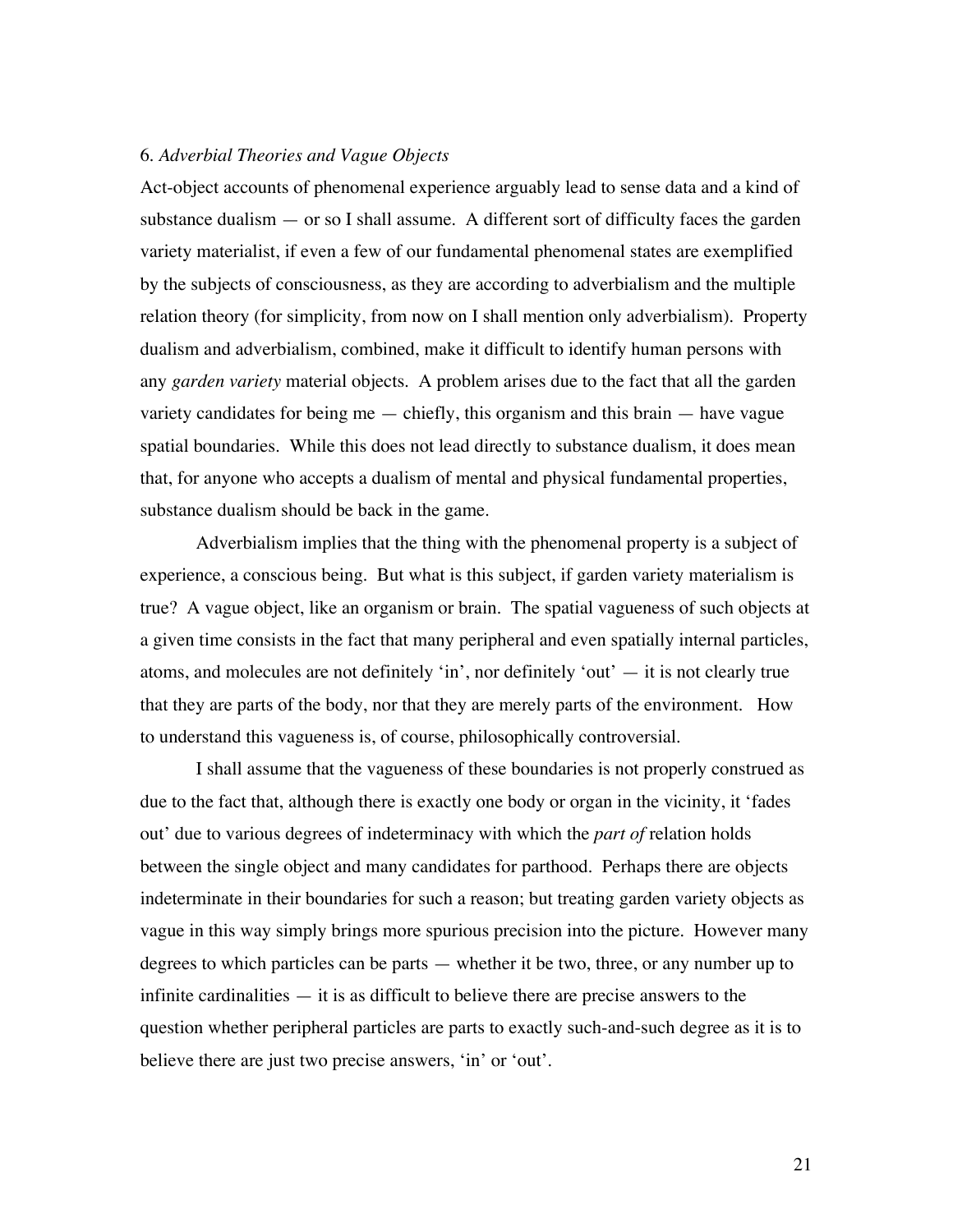The most appealing accounts of the vagueness of garden variety objects are theories that blame the indeterminacy of borders upon the existence of a plethora of what are, in some sense, equally good candidates for being the object in question. I set to one side Timothy Williamson's epistemicist theory of vagueness, which has many candidates, exactly one of which wins the prize, but does so for extrinsic and highly contingent reasons — reasons we will never be able to comprehend because of their global scope and complexity. Closely related arguments against garden variety materialism can be made to go through on Williamson's epistemicism; but I confine my discussion to what I take to be the most popular, and most plausible, approach to the vagueness of mountains, clouds, living bodies, and organs: that it is an essentially linguistic phenomenon, due to semantic indecision or underspecification in words like 'mountain', 'cloud', 'human body', and 'brain'. We speak of a human body or brain as though there were just one physical object in the vicinity, when in fact there are many largely overlapping, perfectly precise things, none of which has been specified with enough precision by us to qualify as the one-and-only object of reference.<sup>19</sup>

The combination of many candidates with semantic indecision provides an intuitively compelling explanation of the phenomenon of vagueness in objects like clouds and mountains. Numerous batches of molecules are equally good candidates for being a certain cloud; many parcels of earth and rock are equally good candidates for being a certain mountain. We have simply not done enough to single out any one of these precise objects as the subject of our vague thought and talk; instead, we gesture indeterminately at all of them. None is intrinsically more eligible to be what we mean, so there is no unique referent of terms like 'Mount Everest' and demonstrative expressions like 'that cloud' (pointing). The more closely one inspects a living human body or brain, the more it looks like a cloud, storm, or swarm of insects. It is vague in its outer spatial boundaries; and, of many things located inside its skin, it is a vague matter whether and when they become parts of it. As with clouds and mountains, the vagueness of bodies and brains is accounted for by pointing out that there are many equally eligible candidates for being 'the body' and 'the brain', and we have failed to do enough to determine which

<sup>&</sup>lt;sup>19</sup> For important versions of such a theory, see Fine (1975); and McGee and McLaughlin (1994). David Lewis endorses such an account; see Lewis (1986, p. 244).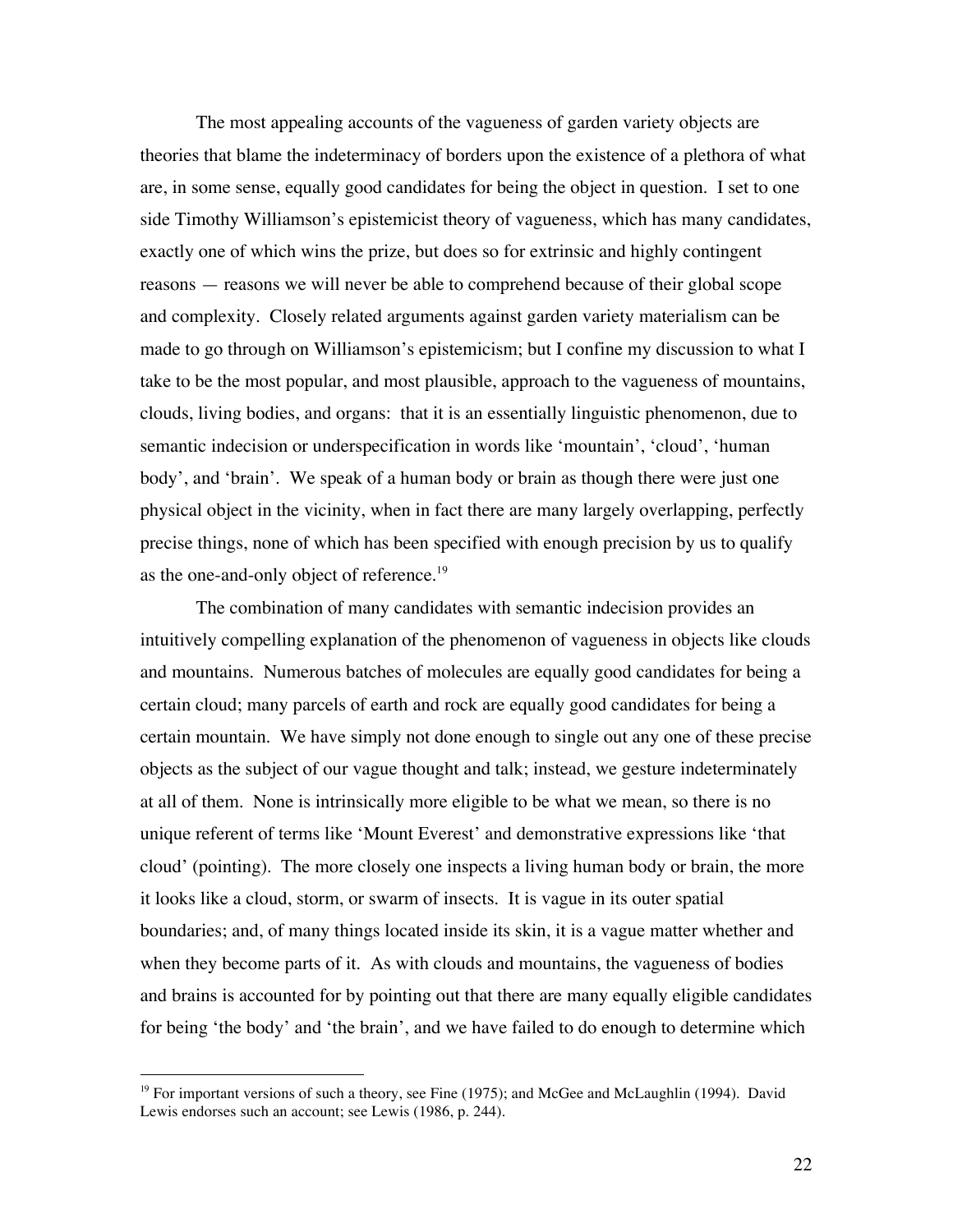one we are talking about. And I shall assume that, if some property is not had by *all* the eligible candidates for being the brain, organism, table, etc., then it is wrong to say that the brain, organism, or table definitely has the property. I assume, then, some form of supervaluationism about the truth of vague sentences.

### *7. From Property Dualism (and Adverbialism) to Speculative Materialism*

Property dualism implies that the phenomenal properties are extremely natural, as fundamental as the explanatorily basic properties that will be mentioned in 'final physics'. There are obviously lawful correlations between various kinds of nervous stimulation and phenomenal states (e.g., stop signs always appear the same way to me under similar conditions). And laws themselves can display fundamentality, but of a slightly different sort. Law-like generalizations could mention none but fundamental properties, yet not be fundamental laws  $-$  e.g., it is a matter of nomological necessity that, if a thing is either an electron or a proton, it will either deflect an approaching electron to such and such degree, or attract it to so-and-so degree. But this sort of lawlike statement derives its modal force from other laws. The fundamental laws are ones that do not hold in virtue of others. I shall assume that, when there are perfectly natural properties generated in law-like ways, there must be some fundamental laws governing their generation. Thus the property dualist must suppose that some laws about the generation of qualia are fundamental. I doubt whether we have any names for the most fundamental qualia; all our terms for them may be vague. But if we ever did manage to state the basic laws about the generation of qualia by brain activity, the terms in those laws stand for the most precise respects of phenomenal resemblance among subjects.

Given what we know about the close connections between brain activity and phenomenal experience in our own case, laws of qualia generation have, *very* roughly, the form: whenever some neurons are organized and behaving like *so* — e.g., like the ones in my brain right now — something-or-other will be caused to have such-and-such fundamental phenomenal property. (The fundamental laws might not be about neurons, per se; they might relate qualia to some more general feature of the brain's activity —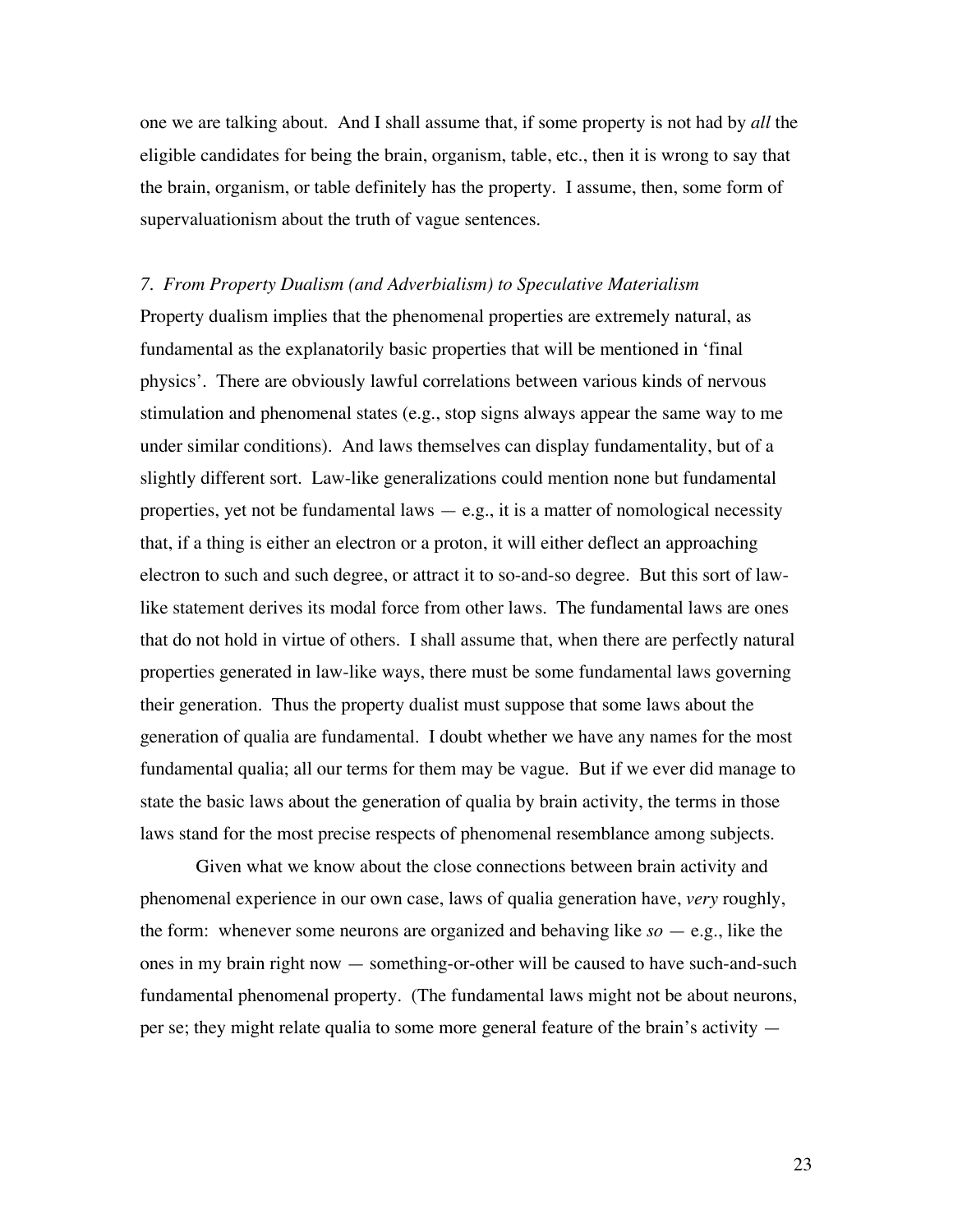e.g., to changes in some kind of 'pattern'<sup>20</sup>, or in information-state.<sup>21</sup>) Given adverbialism, whatever has this phenomenal property will be a conscious subject — one that feels a very precise pain, senses a very precise smell, etc. But what is the somethingor-other caused to have the property in question? According to garden variety materialism, it is a familiar object such as a brain or a complete human organism.

If 'brain' or 'human organism' are terms for garden variety, vague material objects, and I am such a thing, then there must be many equally eligible candidates for being this brain or this organism. There is no problem, in principle, with vague macroscopic objects exemplifying fundamental, perfectly precise properties. All that is necessary is that each of the eligible candidates has the fundamental property. But, given that the candidates differ from one another in tiny ways, and these tiny differences supervene upon differences at more fundamental levels, it should be very surprising if it ever happens. It is easy for a vague object such as a table to weigh *about* 20 kilograms, because every eligible candidate for being the table has a mass very close to 20 kilograms — some a little more, some a little less. It is much harder for a table to weigh precisely 20 kilograms; some table candidates will, but very many will be ever so slightly heavier or lighter, rendering it less than completely accurate to say that the table has *exactly* that mass.

Adverbialism about some fundamental phenomenal properties requires that there be a family of perfectly natural properties which can be had only by conscious beings. If I am conscious in one of these precise ways, and I am an ordinary vague object, the laws governing the generation of qualia must insure that every eligible candidate for being me has this perfectly precise property. How likely is it that the fundamental laws select all and only the eligible candidates?

I suppose a property dualist should grant that it is *possible* that the natural process of qualia generation is *prodigal* in the production and distribution of fundamental phenomenal properties; that the brain generates very many instances of each phenomenal type, one for each of very many distinct but overlapping physical objects. But the defender of garden variety materialism must hope for more than that. The firing of

<sup>&</sup>lt;sup>20</sup> See Robinson (2004, pp. 207-226).

 $21$  See Chalmers (1996, Ch. 8).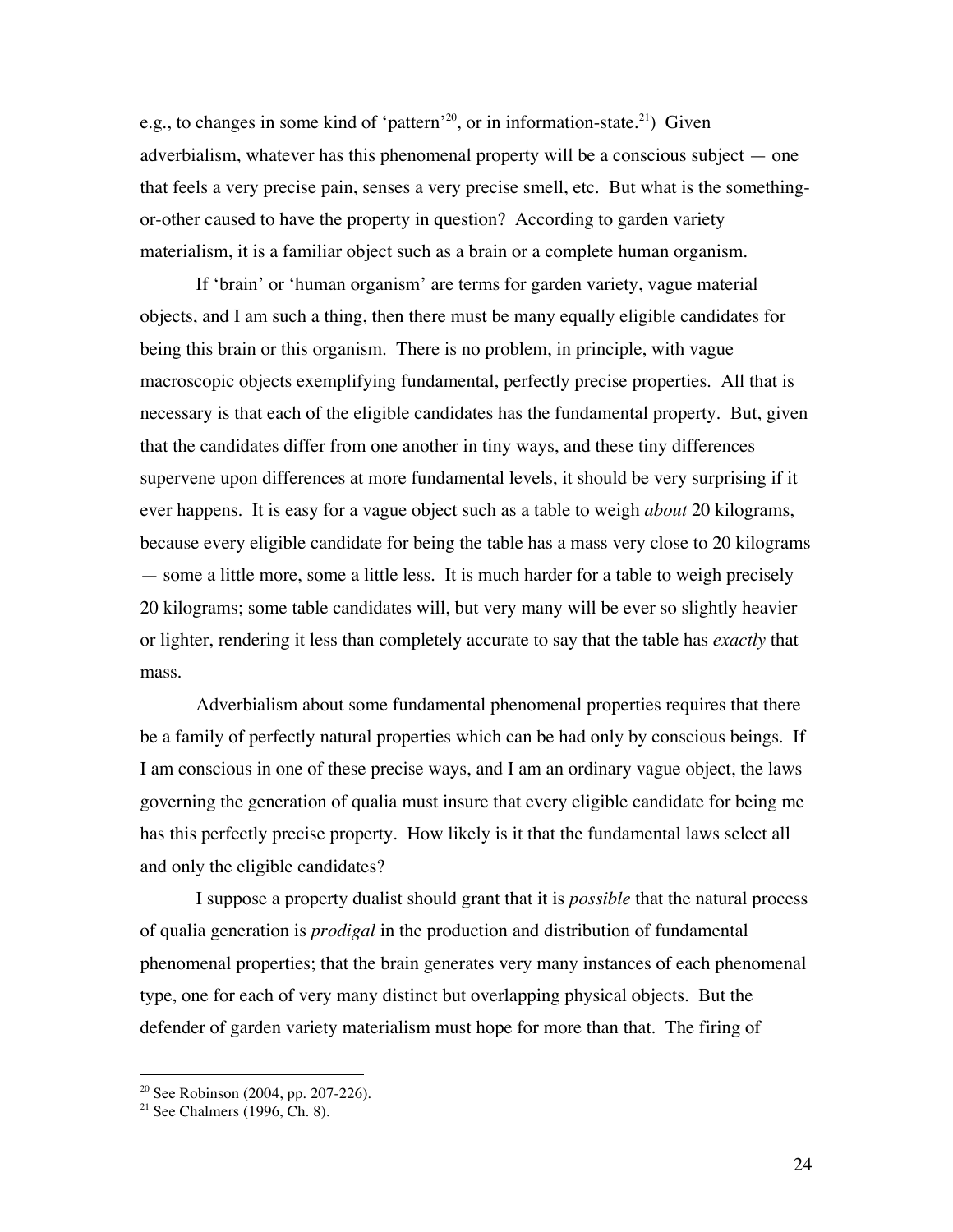neurons that causes something to have adverbial qualia must somehow target *all and only* the precise objects that are eligible candidates for being what we mean by 'organism' or 'brain'. The fundamental physical laws governing qualia generation, even if they are prodigal in the number of instances produced, should not be expected to choose precise objects in exactly the same way that our everyday terms for brains and bodies choose many objects; that would be to attribute to nature itself a touching deference to our linguistic practices and to our rough-and-ready concepts.

Prodigal laws of qualia generation might choose a group of physical objects
that
leaves
out
some
of
the
candidates
for
identity
with
this
brain
or organism; or they might choose all the candidates *and more*; or they might, just possibly, choose all and only the eligible candidates. In each case, I would fail to be a garden variety object.

If fundamental laws of adverbial-qualia-generation do
not
select every single one of the eligible candidates for being this organism or brain, the organism or brain will be at best *sort of* conscious. Whatever else I know about myself right now, I know that I am *definitely* conscious; so if a smaller thing or things *definitely* have the adverbial qualia, I am not the thing that is only indefinitely conscious; I am that smaller thing, or I am one of those things, or perhaps I am indefinitely identical with each of them — 'I' might be a vague term, indeterminate in reference among many of the things that truly have the qualia generated by my brain. On the hypothesis that one or a few candidates are truly conscious, my boundaries are not those of an ordinary, garden variety, macroscopic object; they are determined not by our ordinary, rough-and-ready standards for being part of an organism or organ (which advert to vague notions like cohesion and functional role); instead, my boundaries are set by a special, sharp 'halo', a boundary drawn by possession of the precise qualia. The property dualist should admit that this *might* be so. And the resulting view is materialism, fair enough; but it is a kind of *speculative* materialism, not the kind of materialism that finds a thinking person to be just another garden variety physical object of the sort we clothe, or remove surgically, or push around. The precise material object I am becomes a matter of theoretical speculation, determined by laws linking brain activity with a particular physical object or objects, presumably somewhere in the vicinity of my brain.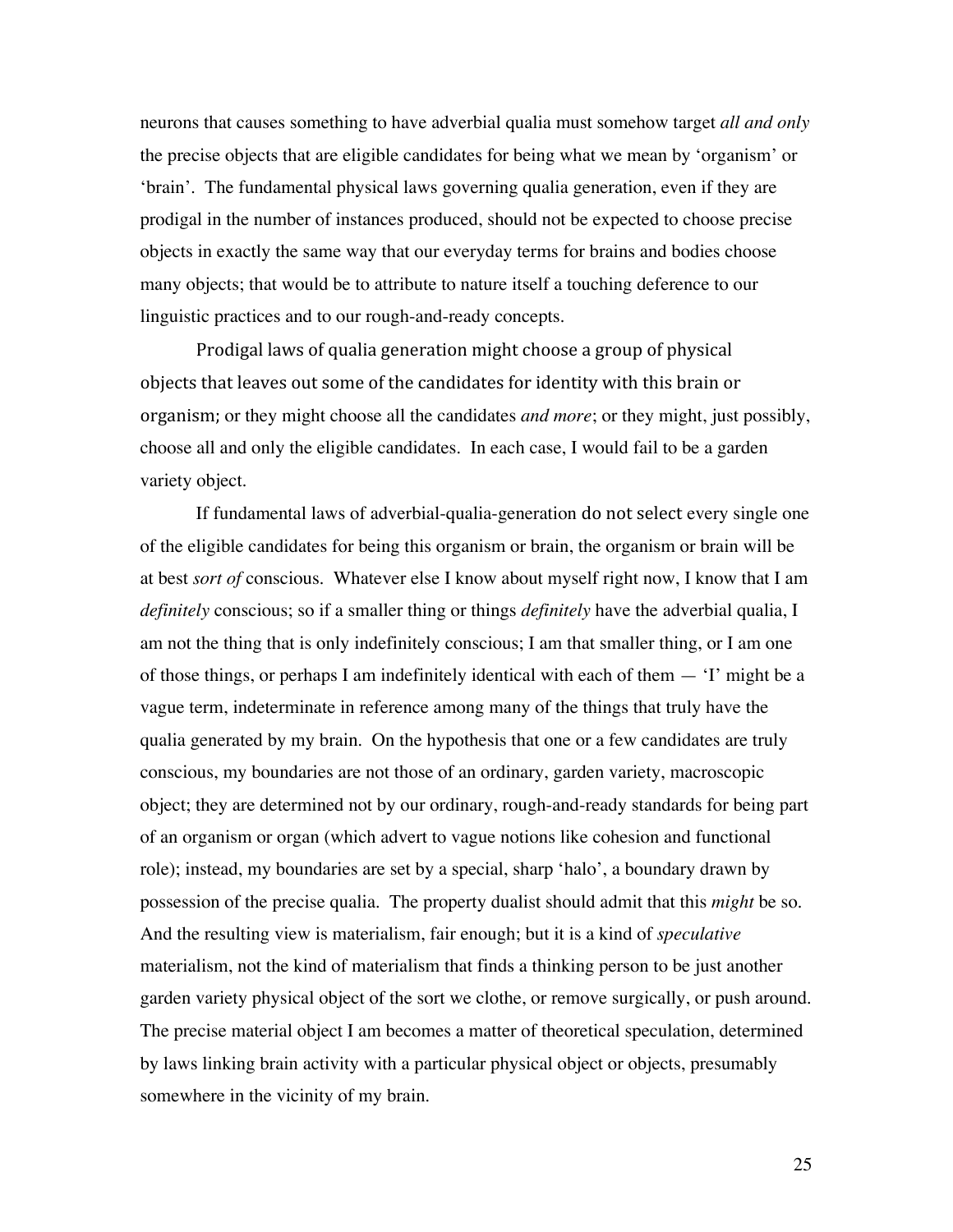Suppose the laws select *more* than all of the eligible candidates — including, among the many objects that share my adverbial phenomenal states, some objects with parts that fall just outside all of the garden variety candidates for being this brain or body. In that case, there are larger objects of which this brain or body is a part, and it is just as true of them that they are conscious as it is true of me. Any object that largely overlaps an eligible candidate for being me, and that shares my conscious experience, ought to be a good candidate for being me; so, unless these slightly larger things differ drastically from the slightly smaller things, garden variety materialism is once again false — a halo surrounds a different collection of precise objects from the eligible candidates for being this brain or body. Although words like 'brain' and 'body' are not vague terms used to refer to such a thing, we could easily invent some terms; indeed, given the platitude that *I* am the subject of my conscious states, perhaps 'I' in my mouth is already a term indeterminate in reference among *these* material objects.

Even if the laws are prodigal, causing many physical objects to be conscious, there remains a kind of magic halo surrounding me (or, rather, around the sum of all the candidates for being me) — and this is something one does not find in ordinary, vague, macroscopic objects. The halo remains even in the wildly lucky case of laws that select *just* the eligible candidates for being this brain or body. In a garden variety object, there are not just bits of matter that are neither definitely part of, nor definitely not part of, the object — there are not just things one might call 'borderline parts'. There is also no sharp cut-off between the bits of matter that are, and are not, borderline parts. Notoriously, this requires higher-order vagueness; but higher-order vagueness would be obliterated by precise facts about which physical objects have adverbial qualia.

Prodigal laws of qualia production are needed by the adverbialist property dualist, if conscious persons are to have a *chance* of being garden variety bodies or brains. But even then, the chance is slim; it is much more likely that I am a physical object of a different size and shape — one determined by the sizes and shapes of whatever things are caused to have my qualia. A host of overlapping conscious subjects could make 'I' a vague term, so that it would be true to say that I am a vague object. Still, my vagueness would be unlike that of garden variety objects, and the resulting metaphysics of persons should count as a form of speculative materialism.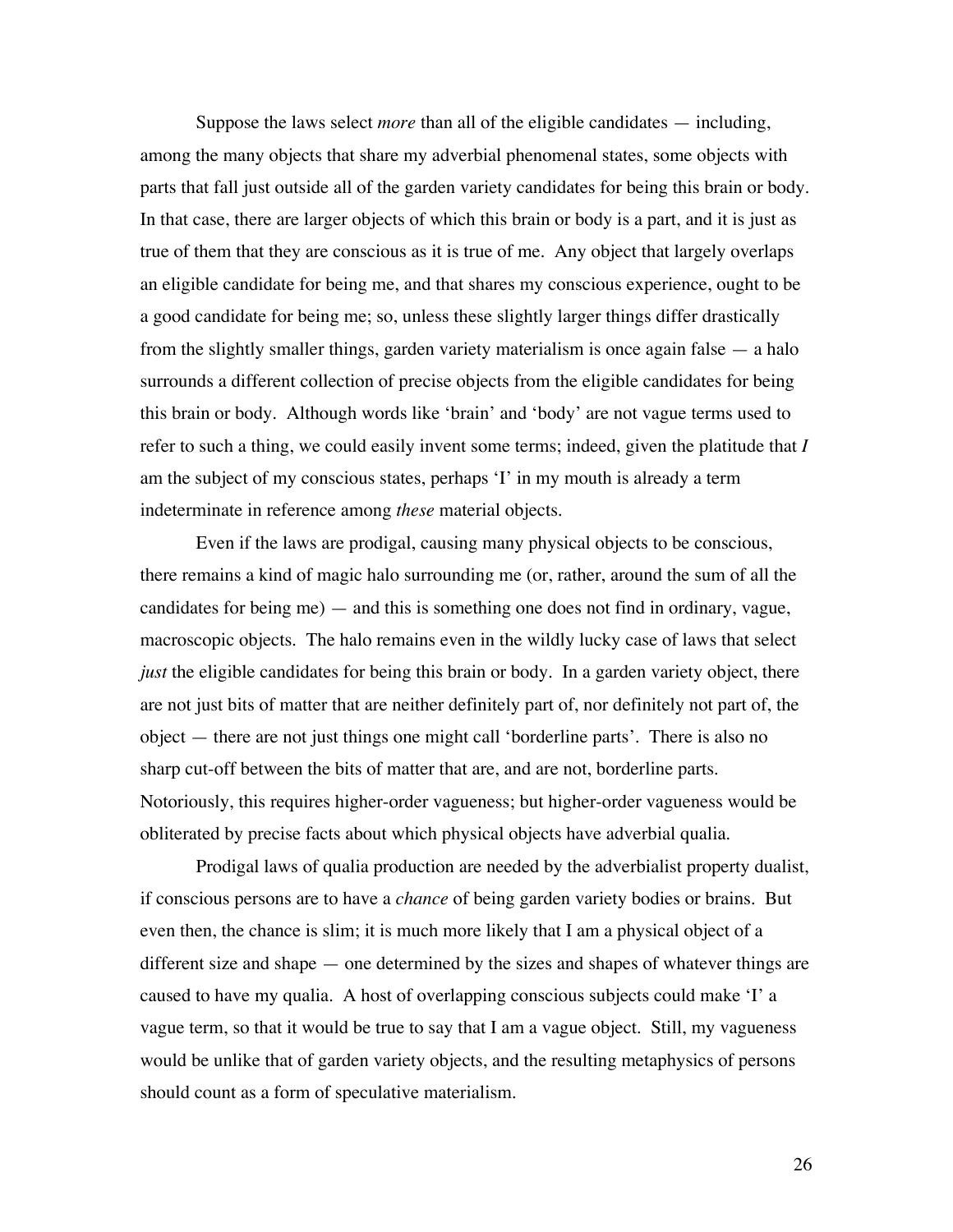If phenomenal properties are genuinely new and genuinely fundamental, there is little reason — other than our affection for certain familiar, macroscopic, vague objects — to suppose they are produced in abundance and exemplified willy-nilly by a host of subjects that overlap the neurons that are their source. Non-prodigal laws force the materialist to adopt a speculative frame of mind. Brains generate adverbial qualia, which are not exemplified many times over, but rather by just one or perhaps a handful of physical objects. The thesis would not be so bad, were there a heretofore unnoticed kind of physical thing, distinct from the familiar examples of macroscopic objects, suitable to be the true bearer of qualia and the true subject of consciousness. But when one looks around for precisely demarcated physical entities to receive the adverbialist's phenomenal states, no natural candidates present themselves. No cell or molecule or atom in the brain is distinguished in a way that would suggest that it is a better candidate than any of its rivals for being conscious; there seems no precise physical entity in the vicinity that fundamental laws could pick out in virtue of some special physical status, either intrinsic (for example, a special type of particle, atom, or molecule) or extrinsic (for example, a special place in my brain where only one particle, atom, or molecule could be located). Of course, it might be that the precise subjects of phenomenal states are one or many tiny particles selected randomly  $-$  in virtue of indeterministic laws, say — from among those in my brain; or that the subjects are randomly chosen larger portions of the matter in my head. Perhaps different regions of my brain are chosen at different times, depending upon the location of the brain activity causing the experience. Speculative materialisms could take many forms; many different algorithms could be proposed to link neural activity with some specific material object or objects, or perhaps with some portion of a field, or even with points of space-time. But, given all the precise objects in the vicinity, there is a 'pairing problem': what natural feature (intrinsic or extrinsic) of a physical entity in the vicinity of my brain could figure in fundamental laws selecting one or several such entities to be the bearer of the newly generated phenomenal property? There is no obvious candidate, so far as I know. Perhaps the special part of the brain has yet to be discovered; therein lies a research program! Perhaps the laws about qualia generation choose physical objects to be experiencers in some indeterministic way, or the laws are strange ones, linking particular neural events with particular physical

27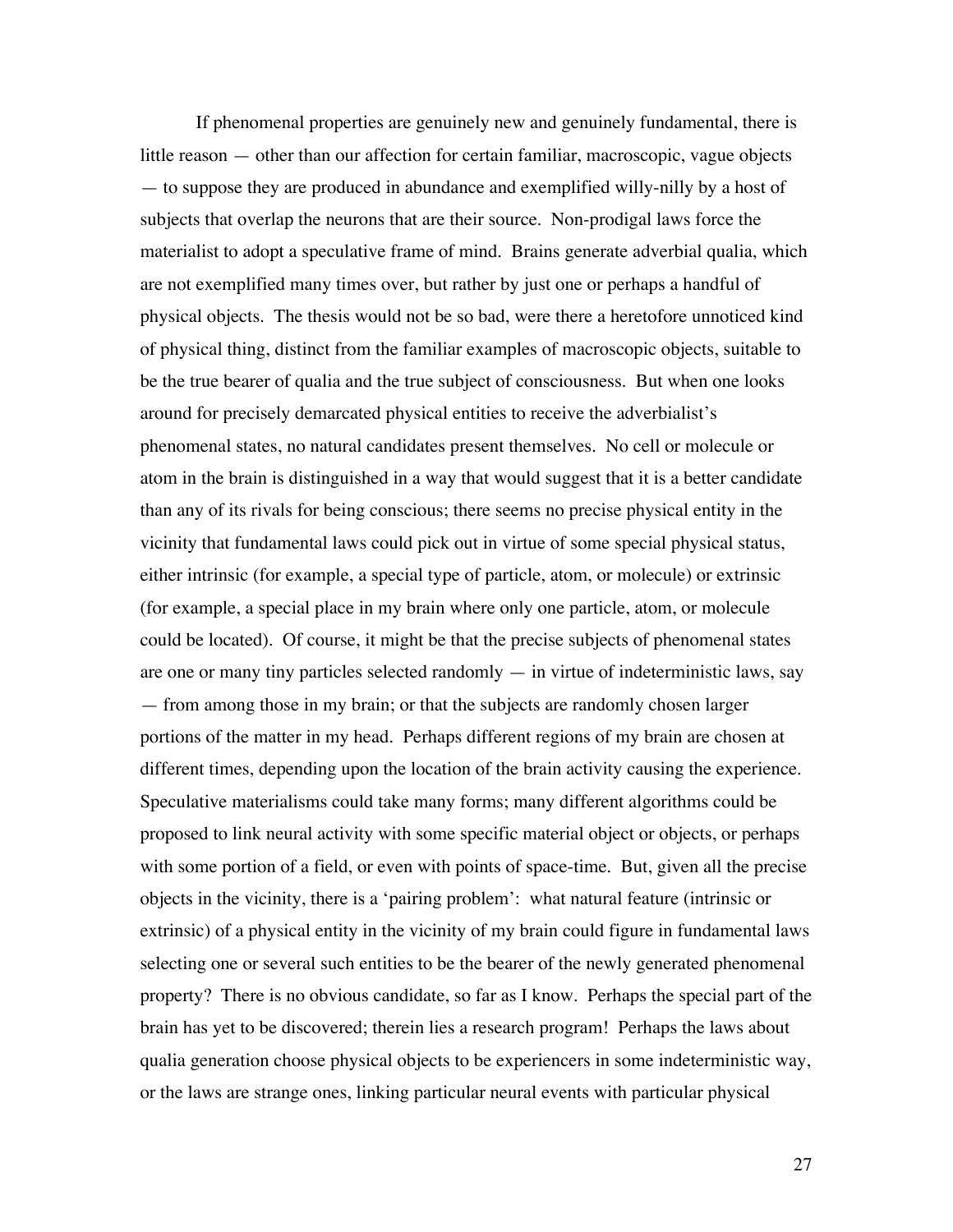things but not in virtue of any natural relation that can be seen to hold between the neural events and those particular things.

In any case, property dualism and adverbialism lead the materialist into dark speculations about the true location and physical nature of persons. I do not say that such speculation would be unjustified, or scientifically unfruitful; but I do claim that those willing to engage in it are not in a position to scoff at the speculations of the emergent dualists.

#### *8. Emergent Dualism: Back on the Table for the Adverbialist*

Either the fundamental laws of adverbial qualia generation are prodigal, or not. If prodigal, there are many physical objects caused to have each of 'my' experiences; in which case, I could believe that I am one of them or, better, that 'I' is ambiguous or indeterminate in its reference to many of them — but I should *not* suppose that the ambiguity lines up with the ambiguity or indeterminacy in our use of words for garden variety objects belonging to biological kinds. If the laws are less prodigal, and more choosey — so that neural activity causes only one instance, or only a few instances, of each quale — the materialist can hardly pretend to know the size and shape of a conscious person; as a matter of empirical fact, there are no promising candidates for being the unique, conscious physical object in the vicinity of a human brain or body.

The emergent dualist is bound to point out that another possibility remains: the possibility that, as in other circumstances in which a new fundamental property is exemplified, the phenomenal states come with a new subject. And of course this is exactly what the dualist believes to be the case. Once there is neural activity sufficient to generate consciousness, a subject for that consciousness is also generated. Given the perfect naturalness of the properties that are newly instantiated, one should suppose that any subject of such properties is itself as natural in kind as a fundamental particle.<sup>22</sup>

The details of the mechanism by which brains generate souls remain, admittedly, as speculative as the search for a special conscious particle or a precisely demarcated conscious chunk of brain matter. Perhaps there is some minimal level of neural activity

<sup>&</sup>lt;sup>22</sup> Fledgling attempts to think seriously about the relevance of this possibility to the sciences of physics, psychology, and linguistics can be found in Baker and Goetz (2011).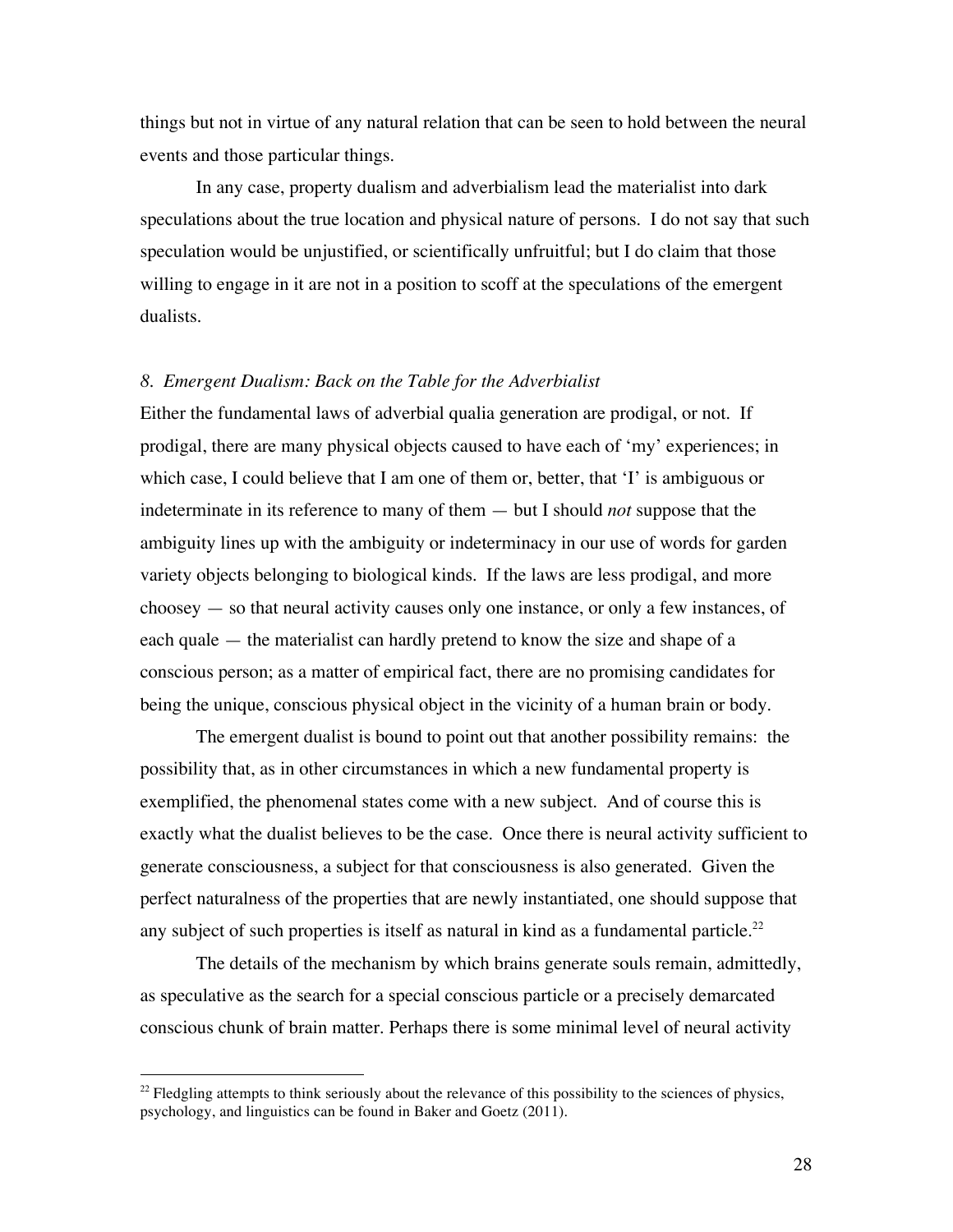that could be identified as *the* sustaining cause of the soul. Perhaps, for every brain-andsoul pair at every time, there is a single pattern of neural firing that is responsible for the soul's overall phenomenal state, then and there. I suppose that the following hypothesis is more likely: that many overlapping sets of events occur in the brain, none of which is the minimal cause of the soul's ongoing existence, nor the single cause of its overall phenomenal state. With many overlapping patterns of neural firing, each lawfully sufficient for the existence of a soul with the same phenomenal states, there could still be just one soul, its existence and phenomenal state simply *overdetermined*. There need be no vagueness about which pattern generates the subject of consciousness — in fact, on this supposition, *many* are equally responsible — nor about how many subjects there are.

Emergent dualism is clearly not the only coherent way to combine property dualism with adverbialism about the most natural phenomenal states. But, given the unlikelihood that the laws of qualia-generation choose just the macroscopic candidates that have captured *our* attention, garden variety materialism is extremely unlikely to be true. And more speculative forms of materialism become quite bizarre, so long as no precise, physically special parts of the brain (or special fields or special sets of space-time points inside the brain) present themselves. The substance dualist alternative is to suppose that phenomenal states come with their own natural kind of subject, like new fundamental particles. Property dualists ought to accept this as a genuine possibility  $-$  a speculative hypothesis worth taking seriously, especially if there are no promising leads in the search for a physical alternative.<sup>23</sup>

Department of Philosophy Rutgers, the State University of New Jersey 1 Seminary Place New Brunswick, NJ 08901

 $^{23}$  I thank my co-symposiast, Penelope Mackie, for her patience while I kept changing my mind about the arguments of this paper and rearranging its parts. For criticisms and questions, I am grateful to participants in conferences hosted by the University of Nottingham and the University of Geneva, and the Metaphysics and Philosophy of Religion reading group at Rutgers. Special thanks are due to Mark Baker, David Chalmers, John Hawthorne, Philipp Keller, Daniel Nolan, Susan Schneider, Ted Sider, Timothy Williamson, and Leopold Stubenberg (from whose excellent book, *Consciousness and Qualia*, I have probably borrowed more than I realize). Also, in retrospect, I can see that I owe a great debt to Peter Unger (2005), who first got me thinking about the problem of the many in conjunction with property dualism.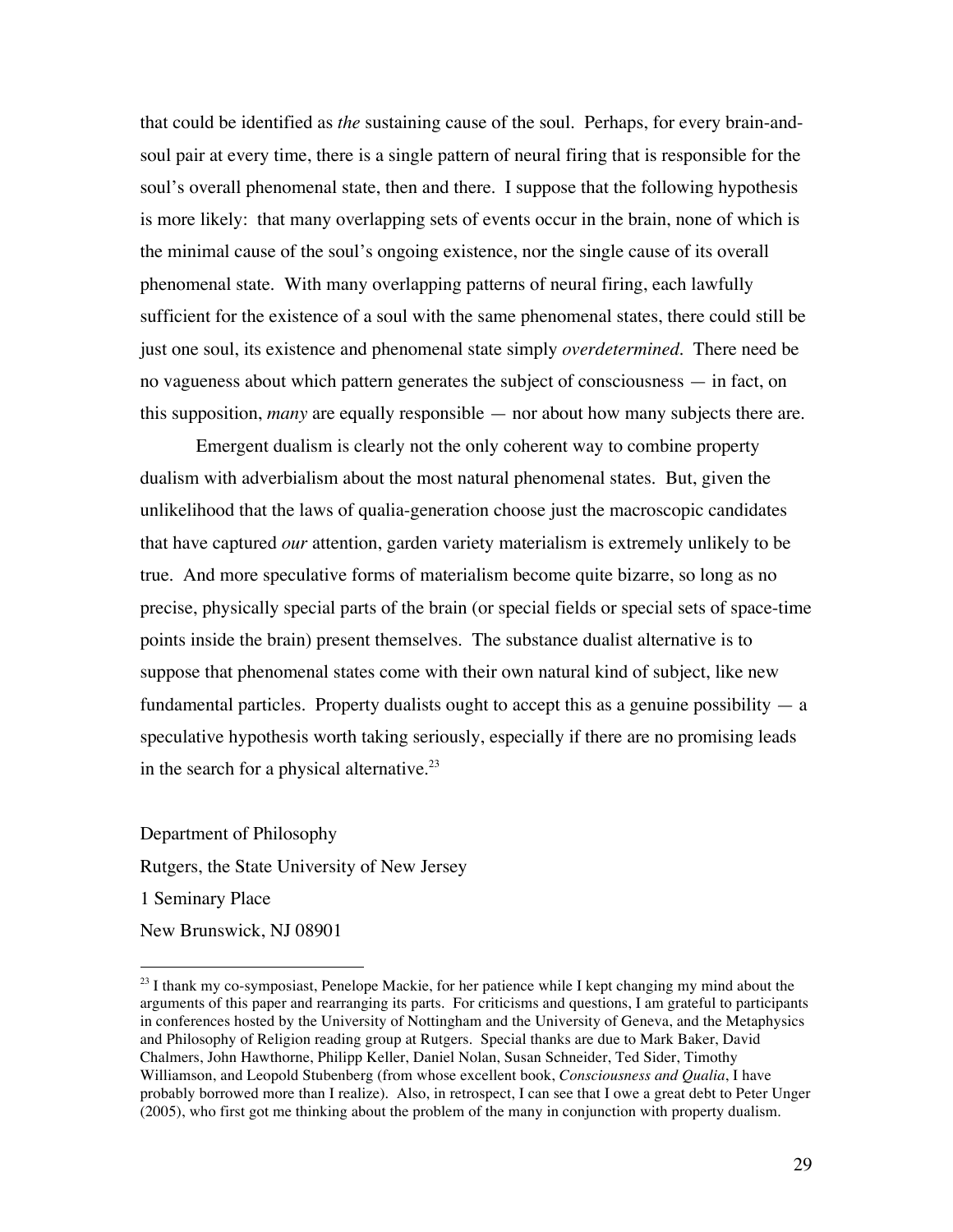## **Works Cited**

- Alston, William P. 1999: 'Back to the Theory of Appearing'. *Philosophical Perspectives*, 13 (*Noûs*, 33, supplem. vol.), pp. 181-203.
- Baker, Mark and Stewart Goetz 2011: *The Soul Hypothesis*. London and New York: Continuum Press.

Barrett, J. L. 2004: *Why Would Anyone Believe in God?* Lanham, MD: Alta Mira Press.

- Block, Ned 1980: 'Troubles with Functionalism'. In *Readings in Philosophy of Psychology*, Vol. 1. Edited by Ned Block. Cambridge: Harvard University Press, pp. 268-306.
- Brentano, Franz 1995: *Psychology from an Empirical Standpoint*. London and New York: Routledge (first German publication of this edition, 1924).
- Broad, C. D. 1923: *Scientific Thought*. London: Routledge and Kegan Paul.
- Broad, C. D. 1925: *The Mind and its Place in Nature.* London: Routledge and Kegan Paul.
- Chalmers, David 1996: *The Conscious Mind.* New York: Oxford University Press.
- Chisholm, R. M. 1963: 'The Theory of Appearing'. In Max Black (ed.), *Philosophical Analysis*. Englewood Cliffs, N.J.: Prentice-Hall, pp. 97-112.
- —— 1978: 'Is There a Mind-Body Problem?' *Philosophical Exchange*, 2, pp. 25-34.
- Churchland, Paul M. 1985: *Matter and Consciousness*. Cambridge, Mass.: MIT Press.
- Descartes, René 1984: *The Philosophical Writings of Descartes: Vol. II.* Cambridge: Cambridge University Press.
- Ducasse, C. J. 1951: *Nature, Mind, and Death*. LaSalle, Ill.: Open Court.

Fine, Kit 1975: 'Vagueness, Truth and Logic'. *Synthese*, 30, pp. 265-300.

- Forrest, Peter 1993: 'Difficulties with Physicalism, and a Programme for Dualists'. In Robinson 1993, pp. 251-69.
- Harman, Gilbert 1989: 'Some Philosophical Issues in Cognitive Science: Qualia, Intentionality, and the Mind-Body Problem'. In Michael Posner (ed.),

*Foundations of Cognitive Science*. Cambridge, Mass.: MIT Press, pp. 831-48.

Hart, W. D. 1988: *The Engines of the Soul.* Cambridge: Cambridge University Press.

Hasker, William 1999: *The Emergent Self.* Ithaca, NY: Cornell University Press.

Jackson, Frank 1977: *Perception*. Cambridge: Cambridge University Press.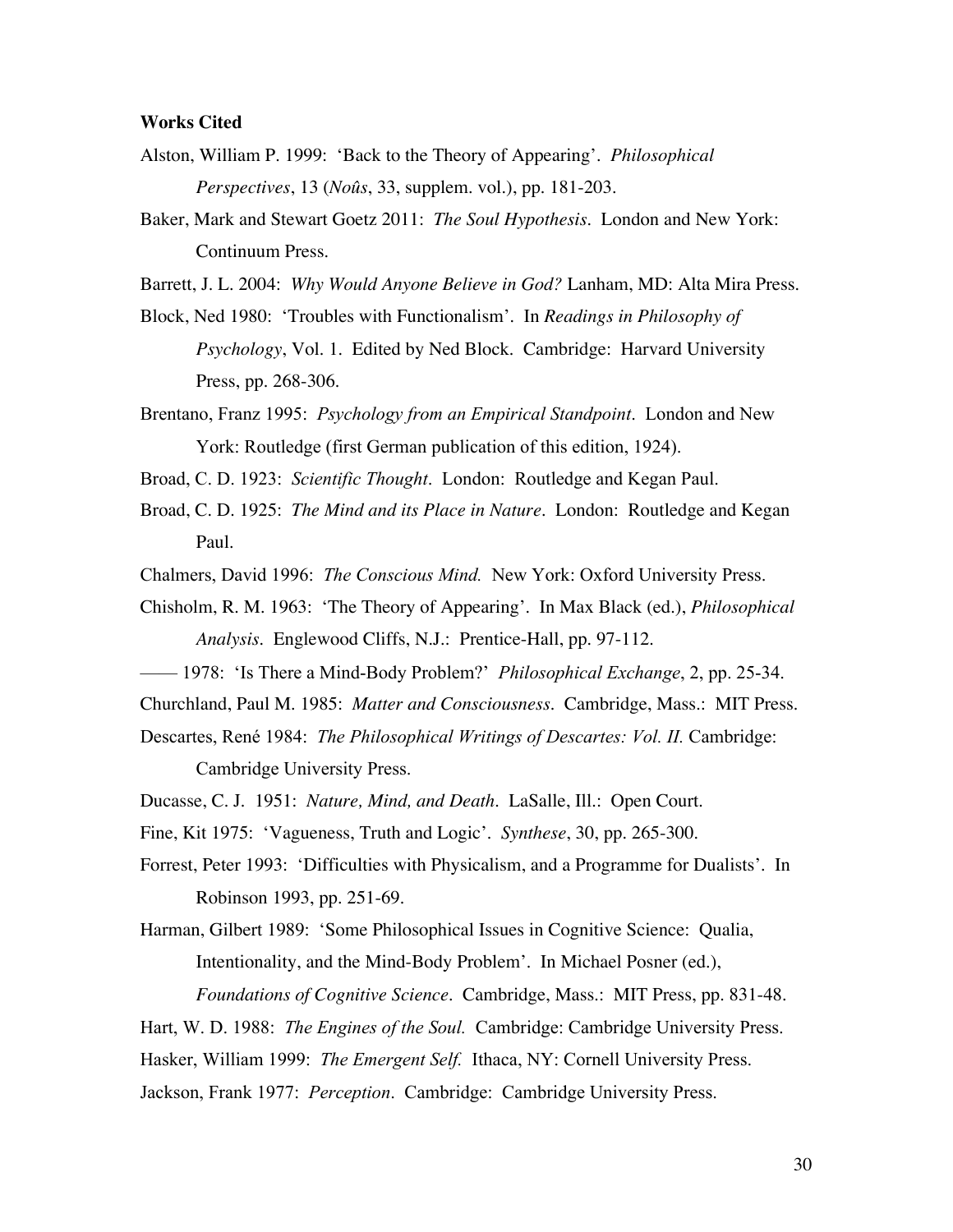——— 1982: 'Epiphenomenal Qualia'. *Philosophical Quarterly*, 32, pp. 127-36.

- Kim, Jaegwon 2005: *Physicalism, or Something Near Enough*. Princeton: Princeton University Press.
- Koons, Robert and George Bealer (eds.) 2010: *The Waning of Materialism*. New York: Oxford University Press.

Lewis, David 1986: *On the Plurality of Worlds*. Oxford: Basil Blackwell.

Lockwood, Michael 2003: 'Consciousness and the Quantum World: Putting Qualia on the Map'. In Quentin Smith and Aleksandar Jokic (eds.), *Consciousness: New Philosophical Perspectives*. Oxford: Clarendon Press, pp. 447-67.

Lotze, Hermann 1885: *Outlines of Psychology.* Minneapolis: S. M. Williams.

- Ludlow, Peter, Yujin Nagasawa and Daniel Stoljar 2004: *There's Something About Mary*. Cambridge, Mass.: MIT Press.
- Maxwell, Grover 1978: 'Rigid Designators and Mind-Brain Identity'. In C. Wade Savage (ed.), *Minnesota Studies in the Philosophy of Science*, Vol. IX. Minneapolis: University of Minnesota Press, pp. 365-403.
- McGee, Van and Brian McLaughlin 1994: 'Distinctions without a Difference'. *Southern Journal of Philosophy*, 33 (Supplement), pp. 203-50.
- Moore, G. E. 1903: 'The Refutation of Idealism'. *Mind*, 12, pp. 433-53.
- Moore, G. E. 1922: *Philosophical Studies*. London: Routledge and Kegan Paul.
- Nagel, Thomas 1974: 'What Is it Like to Be a Bat?' *Philosophical Review*, 83, pp. 435- 50.
- Popper, Karl, and John C. Eccles 1977: *The Self and Its Brain.* Berlin: Springer-Verlag.
- Price, H. H. 1932: *Perception*. London: Methuen.
- Quinn, Philip L. 1997: 'Tiny Selves: Chisholm on the Simplicity of the Soul'. In Lewis Hahn (ed.), *The Philosophy of Roderick M. Chisholm*. LaSalle, Ill.: Open Court, pp. 55-67.
- Robinson, Howard 1993: *Objections to Physicalism*. Oxford: Clarendon Press.
- Robinson, William 2004: *Understanding Phenomenal Consciousness*. Cambridge: Cambridge University Press.
- Rosenberg, Gregg 2004: *A Place for Consciousness.* New York: Oxford University Press.